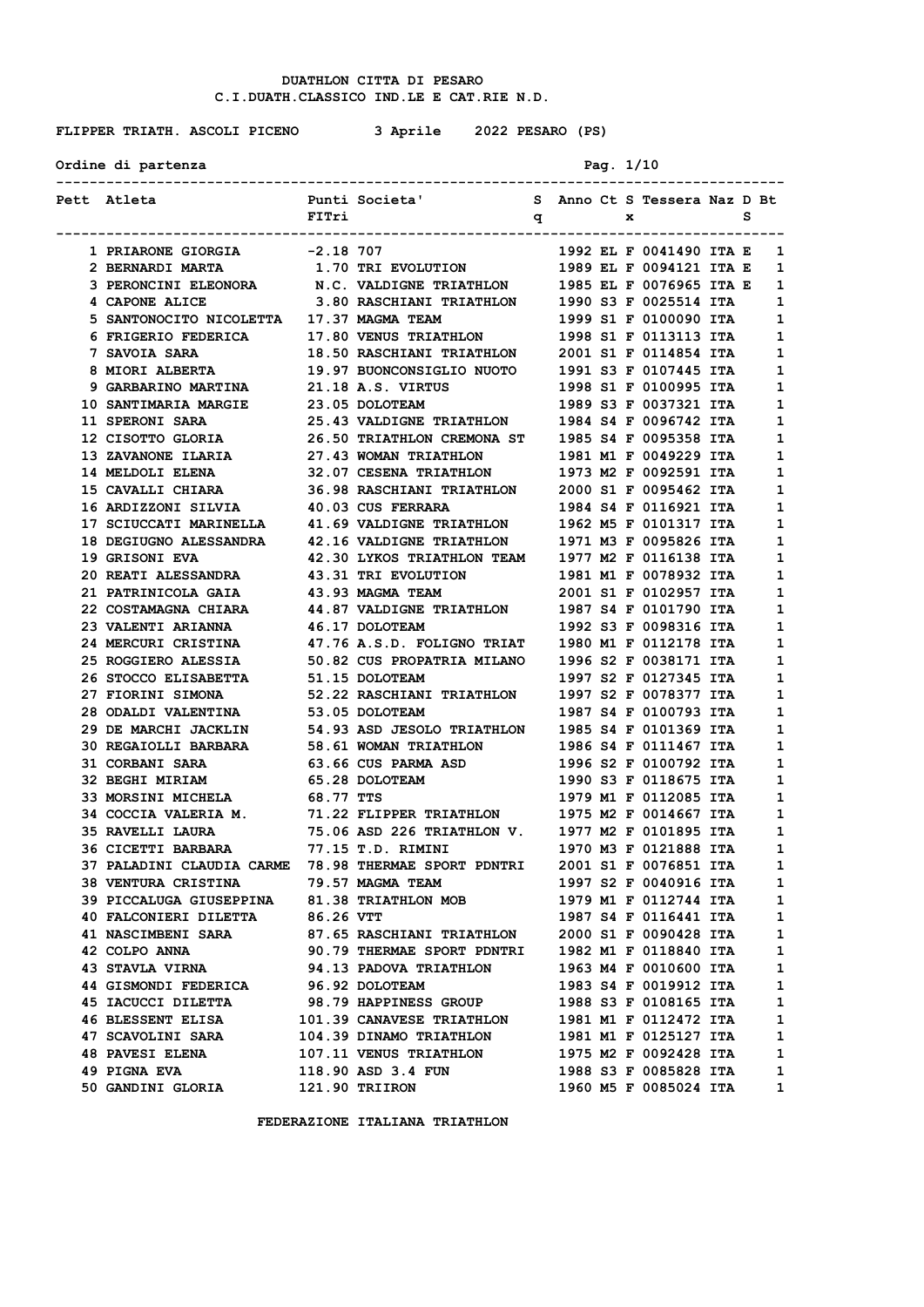**FLIPPER TRIATH. ASCOLI PICENO 3 Aprile 2022 PESARO (PS)**

| Ordine di partenza | Pag. $2/10$ |
|--------------------|-------------|
|--------------------|-------------|

| Pett Atleta                                                                                                                                                                                            |          | Punti Societa'                 S   Anno Ct S Tessera Naz D Bt |  |   |                                                |   |              |
|--------------------------------------------------------------------------------------------------------------------------------------------------------------------------------------------------------|----------|---------------------------------------------------------------|--|---|------------------------------------------------|---|--------------|
|                                                                                                                                                                                                        | FITri    | $\mathbf q$                                                   |  | x |                                                | s |              |
| --------------------------                                                                                                                                                                             |          |                                                               |  |   |                                                |   |              |
| 51 TROMBINI EMANUELA 125.64 DINAMO TRIATHLON 1959 M5 F 0100993 ITA 1                                                                                                                                   |          |                                                               |  |   |                                                |   |              |
| 52 DE SANTIS ELISABETTA 136.33 PODISTICA SOLIDARIET 1962 M5 F 0095615 ITA                                                                                                                              |          |                                                               |  |   |                                                |   | 1            |
| 53 GRIMALDI SIMONA MARIA 144.34 MAGMA TEAM                                                                                                                                                             |          |                                                               |  |   | 1973 M2 F 0093791 ITA                          |   | 1            |
| 54 COCCIA CRISTINA 172.44 TERAMO TRIATHLON 1979 M1 F 0121904 ITA                                                                                                                                       |          |                                                               |  |   |                                                |   | 1            |
| 55 CARLETTI ROSSELLA 213.60 FERRARA TRIATHLON 1954 M6 F 0049032 ITA                                                                                                                                    |          |                                                               |  |   |                                                |   | 1            |
| 56 PINA MARIA ENRICA                                                                                                                                                                                   |          | 218.46 VALCAVALLINA TRIATHL                                   |  |   | 1961 M5 F 0103883 ITA                          |   | 1            |
| 57 DEMARIA GIULIA                                                                                                                                                                                      |          | N.C. HYDRO SPORT                                              |  |   | 1991 S3 F 0089228 ITA                          |   | 1            |
| <b>58 GUERRA ALICE</b>                                                                                                                                                                                 |          | N.C. DINAMO TRIATHLON 1988 S3 F 0112387 ITA                   |  |   |                                                |   | 1            |
| 59 LOI FRANCESCA N.C. TRITALY ASD                                                                                                                                                                      |          |                                                               |  |   | 1988 S3 F 0124736 ITA                          |   | 1            |
| 60 CASCIOTTI MARIA M.C. CESENA TRIATHLON 1985 S4 F 0012868 ITA                                                                                                                                         |          |                                                               |  |   |                                                |   | 1            |
| 61 D'ANGELI VALENTINA                                                                                                                                                                                  |          | N.C. DOLOTEAM                                                 |  |   | 1985 S4 F 0098735 ITA                          |   | $\mathbf{1}$ |
| 62 RINALDINI SUSANNA                                                                                                                                                                                   |          |                                                               |  |   | 1986 S4 F 0108137 ITA                          |   | 1            |
| 63 BRUNETTI MAYA                                                                                                                                                                                       |          |                                                               |  |   |                                                |   | 1            |
| 64 MONTANARI EMANUELA N.C. FLIPPER TRIATHLON 1980 M1 F 0030163 ITA                                                                                                                                     |          |                                                               |  |   |                                                |   | 1            |
| 65 NOVENTA VALENTINA N.C. PADOVA TRIATHLON 1979 M1 F 0107334 ITA                                                                                                                                       |          |                                                               |  |   |                                                |   | 1            |
| 66 BRIGLIADORI CAMILLA N.C. T.T. RACE ASD 1977 M2 F 0108970 ITA                                                                                                                                        |          |                                                               |  |   |                                                |   | 1            |
| 67 CEROLINI FRANCESCA N.C. TRIATHLON MOB 1977 M2 F 0118351 ITA<br>68 CORDIOLI CRISTINA N.C. WOMAN TRIATHLON 1977 M2 F 0101103 ITA                                                                      |          |                                                               |  |   |                                                |   | 1            |
|                                                                                                                                                                                                        |          | N.C. WOMAN TRIATHLON                                          |  |   |                                                |   | $\mathbf{1}$ |
| 69 CROVA MARIA BEATRICE                                                                                                                                                                                |          | N.C. THERMAE SPORT PDNTRI                                     |  |   | 1974 M2 F 0031281 ITA                          |   | 1            |
| 70 GUAGLIATA SERENA N.C. CUS FERRARA                                                                                                                                                                   |          |                                                               |  |   | 1973 M2 F 0100827 ITA                          |   | 1            |
| 71 LIGUORI ROBERTA N.C. T.D. RIMINI 1973 M2 F 0090806 ITA                                                                                                                                              |          |                                                               |  |   |                                                |   | 1            |
| 72 PISTORE PAOLA                                                                                                                                                                                       |          | N.C. ASI TRIATHLON NOALE 1974 M2 F 0119909 ITA                |  |   |                                                |   | 1            |
| 73 VACCHI CATERINA N.C. MMTT                                                                                                                                                                           |          |                                                               |  |   | 1976 M2 F 0039231 ITA                          |   | 1            |
| <b>74 VIGNA CHIARA</b>                                                                                                                                                                                 |          |                                                               |  |   |                                                |   | $\mathbf{1}$ |
| 75 BERTOLDI CINZIA                                                                                                                                                                                     |          |                                                               |  |   |                                                |   | 1            |
| 76 BOMBELLI ANNALISA N.C. TRIATHLON LEGNANO 1967 M4 F 0051968 ITA                                                                                                                                      |          |                                                               |  |   |                                                |   | 1            |
| <b>77 CASTRONI ENZA</b>                                                                                                                                                                                |          | N.C. T.D. RIMINI                                              |  |   | 1964 M4 F 0094781 ITA                          |   | 1            |
| 78 FATTORI CRISTINA N.C. ROMAGNATRI 1967 M4 F 0095555 ITA                                                                                                                                              |          |                                                               |  |   |                                                |   | 1            |
| 79 GAGGIOLI PAOLA                                                                                                                                                                                      | N.C. TTS |                                                               |  |   | 1965 M4 F 0107580 ITA                          |   | 1            |
| 80 MONETA STEFANIA GRAZIA N.C. BUSTO ARSIZIO A.R.C.                                                                                                                                                    |          |                                                               |  |   | 1964 M4 F 0036213 ITA<br>1967 M4 F 0082480 ITA |   | $\mathbf{1}$ |
| 81 SPADA MARINA                                                                                                                                                                                        |          | N.C. RHO TRIATHLON CLUB                                       |  |   |                                                |   | 1            |
| 82 CARPENTIERI ANNUNZIATA N.C. ASD JANULA SPORT 1956 M6 F 0047558 ITA                                                                                                                                  |          |                                                               |  |   |                                                |   | 1            |
| 101 BARNABY GREGORY 0.46 707                                                                                                                                                                           |          |                                                               |  |   | 1991 EL M 0021867 ITA E                        |   | 3            |
| 102 FONTANA MATTEO 1.18 CUS PROPATRIA MILANO 1992 EL M 0076349 ITA E                                                                                                                                   |          |                                                               |  |   |                                                |   | 3            |
| 103 RINALDI MARCO                                                                                                                                                                                      |          |                                                               |  |   |                                                |   | 3            |
| 103 RINALDI MARCO 2.36 CUS PARMA ASD 1994 EL M 0113456 ITA E<br>104 DEGASPERI ALESSANDRO 4.22 DOLOTEAM 1980 EL M 0009935 ITA E<br>105 CUCCO GIANFRANCO 7.77 SAI FRECCE BIANCHE 1990 EL M 0101833 ITA E |          |                                                               |  |   |                                                |   | 3            |
|                                                                                                                                                                                                        |          |                                                               |  |   |                                                |   | 3            |
| 106 BORTOLAS MANUEL                                                                                                                                                                                    |          | 9.22 GRANBIKE TRIATHLON                                       |  |   | 1986 EL M 0072783 ITA E                        |   | 3            |
| 107 RIDOLFI RICCARDO                                                                                                                                                                                   |          | 10.38 T.D. RIMINI                                             |  |   | 1992 EL M 0069884 ITA E                        |   | 3            |
| 108 BRIGHI RICCARDO                                                                                                                                                                                    |          | N.C. RASCHIANI TRIATHLON                                      |  |   | 2000 EL M 0087945 ITA E                        |   | 3            |
| 109 CORTI MARCO                                                                                                                                                                                        |          | 2.51 ZEROTRENTA TRIATHLON                                     |  |   | 1986 S4 M 0090360 ITA                          |   | 3            |
| <b>110 LOMBARDI STEFANO</b>                                                                                                                                                                            |          | <b>3.28 VENUS TRIATHLON</b>                                   |  |   | 1997 S2 M 0115852 ITA                          |   | 3            |
| <b>111 ZONTINI MATTIA</b>                                                                                                                                                                              |          | <b>4.48 RASCHIANI TRIATHLON</b>                               |  |   | 1990 S3 M 0101884 ITA                          |   | 3            |
| 112 PAOLETTI TOMMASO                                                                                                                                                                                   |          | 4.71 CUS PROPATRIA MILANO                                     |  |   | 2001 S1 M 0094940 ITA                          |   | 3            |
| <b>113 PASQUALINI BRUNO</b>                                                                                                                                                                            |          | 4.90 A.S.D. TORINO TRIATH                                     |  |   | 1973 M2 M 0044495 ITA                          |   | 3            |
| <b>114 FARACO EMANUELE</b>                                                                                                                                                                             |          | 5.29 TERRA DELLO SPORT                                        |  |   | 1991 S3 M 0068875 ITA                          |   | 3            |
| 115 GAMBITTA DANIELE                                                                                                                                                                                   |          | 5.47 MAGMA TEAM                                               |  |   | 2002 S1 M 0099837 ITA                          |   | 3            |
| 116 SCHIAVINO ENRICO                                                                                                                                                                                   |          | 6.39 MAGMA TEAM                                               |  |   | 1994 S2 M 0050551 ITA                          |   | 3            |
| 117 DUCHI NICOLA                                                                                                                                                                                       |          | 6.48 DOLOTEAM                                                 |  |   | 1998 S1 M 0111340 ITA                          |   | 3            |
| <b>118 FOPPOLO PIETRO</b>                                                                                                                                                                              |          | 7.51 RASCHIANI TRIATHLON                                      |  |   | 1992 S3 M 0093018 ITA                          |   | 3            |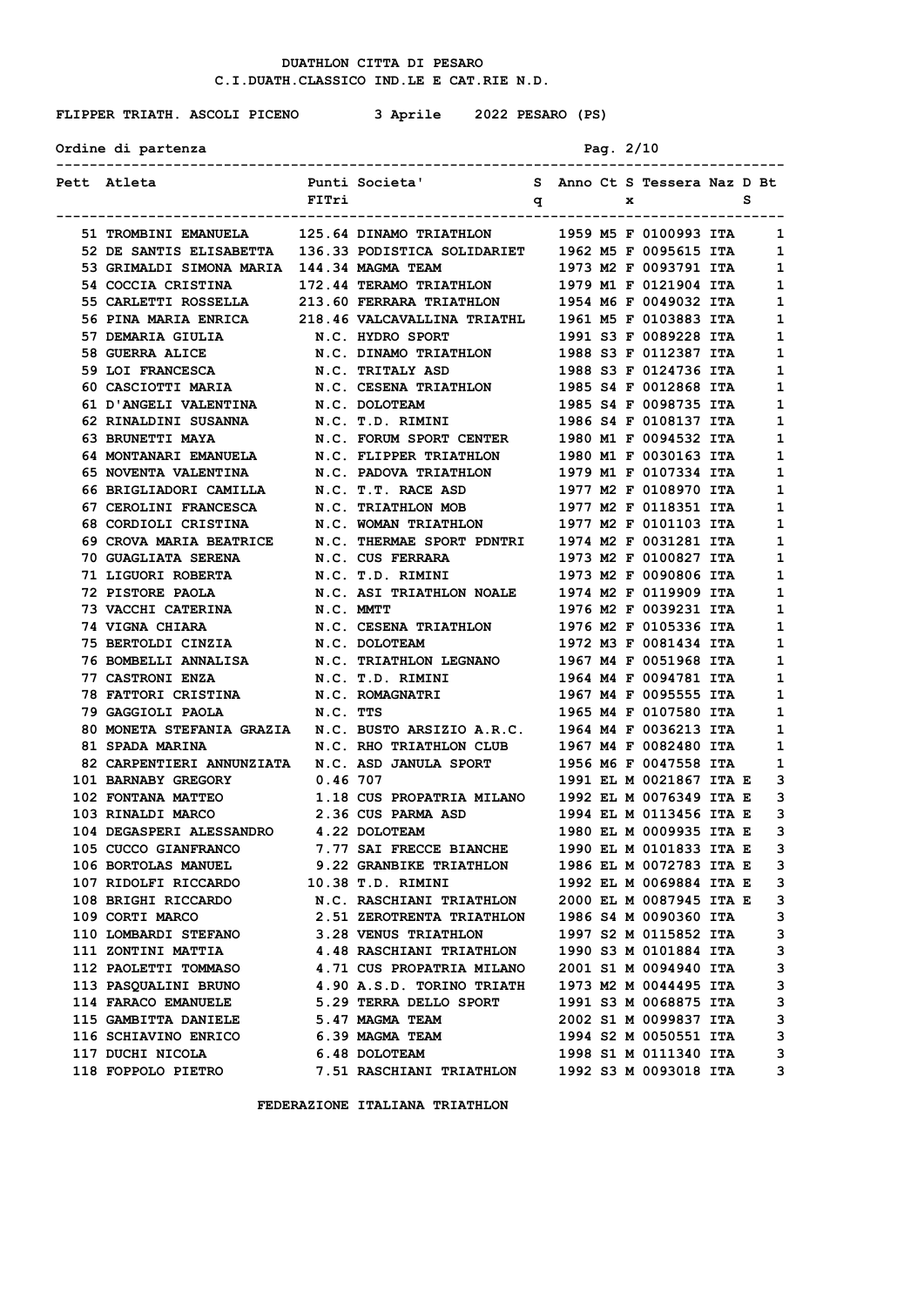# **FLIPPER TRIATH. ASCOLI PICENO 3 Aprile 2022 PESARO (PS)**

Ordine di partenza **Pag.** 3/10

| Pett Atleta                                                                                                                                                                                                   |           | Punti Societa' Sanno Ct S Tessera Naz D Bt                                                                                                                                                |  |  |                       |                         |
|---------------------------------------------------------------------------------------------------------------------------------------------------------------------------------------------------------------|-----------|-------------------------------------------------------------------------------------------------------------------------------------------------------------------------------------------|--|--|-----------------------|-------------------------|
|                                                                                                                                                                                                               | FITri     | $\mathbf{q}$ and $\mathbf{x}$                                                                                                                                                             |  |  |                       | s                       |
| 119 ROSSI HUBER 8.07 VENUS TRIATHLON 1977 M2 M 0050452 ITA                                                                                                                                                    |           |                                                                                                                                                                                           |  |  |                       | 3                       |
| 120 MAZZUCCO EDOARDO 8.77 SAI FRECCE BIANCHE 2000 S1 M 0115601 ITA                                                                                                                                            |           |                                                                                                                                                                                           |  |  |                       | 3                       |
| 121 GRENTI EMANUELE 8.88 CUS PARMA ASD 1995 S2 M 0073361 ITA                                                                                                                                                  |           |                                                                                                                                                                                           |  |  |                       | 3                       |
| 122 GRIMALDI GABRIELE 9.04 MAGMA TEAM 1996 S2 M 0088690 ITA                                                                                                                                                   |           |                                                                                                                                                                                           |  |  |                       | 3                       |
| <b>123 VALENTE STEFANO</b>                                                                                                                                                                                    |           |                                                                                                                                                                                           |  |  |                       | 3                       |
| <b>124 RIGONI STEFANO</b>                                                                                                                                                                                     |           |                                                                                                                                                                                           |  |  |                       | 3                       |
| 125 BUSSO NICOLÃ                                                                                                                                                                                              |           |                                                                                                                                                                                           |  |  | 2000 S1 M 0105768 ITA | 3                       |
| 126 FONTANA NICOLO' 9.82 VALDIGNE TRIATHLON 1999 S1 M 0084868 ITA                                                                                                                                             |           |                                                                                                                                                                                           |  |  |                       | 3                       |
| 127 MARCHELLI MICHELE 10.22 CUS PROPATRIA MILANO 1995 S2 M 0112390 ITA                                                                                                                                        |           |                                                                                                                                                                                           |  |  |                       | 3                       |
| 128 PAVONE RICCARDO                                                                                                                                                                                           |           | 10.98 MAGMA TEAM 2002 S1 M 0114751 ITA                                                                                                                                                    |  |  |                       | 3                       |
|                                                                                                                                                                                                               |           |                                                                                                                                                                                           |  |  |                       | 3                       |
|                                                                                                                                                                                                               |           |                                                                                                                                                                                           |  |  |                       | 3                       |
|                                                                                                                                                                                                               |           |                                                                                                                                                                                           |  |  |                       | 3                       |
| 132 PETRONI EDOARDO 11.93 TEAM LADISPOLI TRIAT 1996 S2 M 0100339 ITA                                                                                                                                          |           |                                                                                                                                                                                           |  |  |                       | 3                       |
| 133 LAMPA GIORGIO                                                                                                                                                                                             |           | 11.98 CIVITANOVA TRIATHLON 1991 S3 M 0108550 ITA                                                                                                                                          |  |  |                       | 3                       |
| 134 ZANOTTI KRIS 12.64 LYKOS TRIATHLON TEAM 1983 S4 M 0073132 ITA                                                                                                                                             |           |                                                                                                                                                                                           |  |  |                       | 3                       |
| 135 SAPORITO LUIGI 12.69 MAGMA TEAM                                                                                                                                                                           |           |                                                                                                                                                                                           |  |  |                       | 3                       |
| 136 ROTOLO DOMENICO                                                                                                                                                                                           |           | 12.69 MAGMA TEAM 2001 S1 M 0095124 ITA<br>12.74 ACQUAMARINA PALESE 1980 M1 M 0061331 ITA<br>13.00 CUS PROPATRIA MILANO 1991 S3 M 0113867 ITA<br>13.21 CUS PARMA ASD 1983 S4 M 0085328 ITA |  |  |                       | 3                       |
| 137 GHELLI FEDERICO                                                                                                                                                                                           |           |                                                                                                                                                                                           |  |  |                       | 3                       |
| 138 BOTTI LUCA                                                                                                                                                                                                |           |                                                                                                                                                                                           |  |  |                       | 3                       |
| 139 CAPOCCI MARCO 13.28 A.S. D. ATHLETIC TER 1991 S3 M 0087364 ITA                                                                                                                                            |           |                                                                                                                                                                                           |  |  |                       | 3                       |
| 140 D'ALTRI LORENZO 13.31 RASCHIANI TRIATHLON 2000 S1 M 0100080 ITA                                                                                                                                           |           |                                                                                                                                                                                           |  |  |                       | 3                       |
| 141 GILARDI GUGLIELMO 13.46 RASCHIANI TRIATHLON 2002 S1 M 0095323 ITA                                                                                                                                         |           |                                                                                                                                                                                           |  |  |                       | 3                       |
|                                                                                                                                                                                                               |           |                                                                                                                                                                                           |  |  |                       | 3                       |
| 142 GIAMMONA INDACO LUCA A 13.69 MAGMA TEAM 1991 S3 M 0090338 ITA<br>143 NICOLARDI FRANCESCO FL 13.81 RASCHIANI TRIATHLON 1993 S2 M 0063305 ITA                                                               |           |                                                                                                                                                                                           |  |  |                       | 3                       |
| <b>144 BARBAGALLO LUCA</b>                                                                                                                                                                                    | 14.07 DDS |                                                                                                                                                                                           |  |  | 1996 S2 M 0109006 ITA | 3                       |
| 145 GRIBI LOTFI 14.32 TRIIRON                                                                                                                                                                                 |           |                                                                                                                                                                                           |  |  | 1989 S3 M 0120030 ITA | 3                       |
| 146 LO FARO DOMENICO 16.13 MAGMA TEAM                                                                                                                                                                         |           |                                                                                                                                                                                           |  |  | 1968 M3 M 0024857 ITA | 3                       |
|                                                                                                                                                                                                               |           |                                                                                                                                                                                           |  |  |                       | 3                       |
| 147 FUSARO FILIPPO 16.24 A.S.D. FOLIGNO TRIAT 1993 S2 M 0116693 ITA<br>148 ZENOBI ELIA 16.97 RASCHIANI TRIATHLON 2002 S1 M 0092525 ITA<br>149 CRESTA TOMMASO 16.98 A.S. D. ATHLETIC TER 1990 S3 M 0110073 ITA |           |                                                                                                                                                                                           |  |  |                       | 3                       |
|                                                                                                                                                                                                               |           |                                                                                                                                                                                           |  |  |                       | 3                       |
| 150 PASSUELLO DOMENICO N.C. TRITALY ASD 1978 M1 M 0055581 ITA                                                                                                                                                 |           |                                                                                                                                                                                           |  |  |                       | 3                       |
| 151 GENNESI ALESSANDRO 17.80 POLISPORTIVA LOSA 1972 M3 M 0107582 ITA                                                                                                                                          |           |                                                                                                                                                                                           |  |  |                       | 4                       |
| 152 CAMPASSI NICOLA PIETRO 17.93 SAI FRECCE BIANCHE 1978 M1 M 0059888 ITA                                                                                                                                     |           |                                                                                                                                                                                           |  |  |                       | 4                       |
| 153 ANDALORO GUIDO 18.12 TRI EVOLUTION                                                                                                                                                                        |           |                                                                                                                                                                                           |  |  | 1977 M2 M 0101628 ITA | 4                       |
|                                                                                                                                                                                                               |           |                                                                                                                                                                                           |  |  |                       | 4                       |
| 154 FRONZA MARCO 18.35 BUONCONSIGLIO NUOTO 1968 M3 M 0084349 ITA<br>155 MEZZETTI ALESSIO 19.58 MAGMA TEAM 1978 M1 M 0085203 ITA                                                                               |           |                                                                                                                                                                                           |  |  |                       | 4                       |
| 156 FERRARESI CRISTIANO                                                                                                                                                                                       |           | <b>20.13 CUS FERRARA</b>                                                                                                                                                                  |  |  | 1971 M3 M 0100829 ITA | 4                       |
| 157 GILIOLI SAMUELE SILLA 20.50 T.D. RIMINI                                                                                                                                                                   |           |                                                                                                                                                                                           |  |  | 1995 S2 M 0096432 ITA | 4                       |
| 158 BAVUTTI GIOVANNI 20.87 SMR TRIATHLON                                                                                                                                                                      |           |                                                                                                                                                                                           |  |  | 1973 M2 M 0084964 ITA | 4                       |
| 159 TEDESCO LUIGI                                                                                                                                                                                             |           | <b>21.07 KRONOS TRIATHLON</b>                                                                                                                                                             |  |  | 1984 S4 M 0104504 ITA | 4                       |
| 160 BEZZI CLAUDIO                                                                                                                                                                                             | 21.39 TTR |                                                                                                                                                                                           |  |  | 1975 M2 M 0100916 ITA | $\overline{\mathbf{4}}$ |
| 161 SCIARRONE ALESSANDRO 21.54 CUS PROPATRIA MILANO                                                                                                                                                           |           |                                                                                                                                                                                           |  |  | 1975 M2 M 0040553 ITA | 4                       |
| 162 ALLEGRA ALESSANDRO                                                                                                                                                                                        |           | 21.91 MAGMA TEAM                                                                                                                                                                          |  |  | 1982 M1 M 0062860 ITA | 4                       |
| 163 LA SALANDRA ANTHONY AL 22.27 SBR 3ATHLON                                                                                                                                                                  |           |                                                                                                                                                                                           |  |  | 1984 S4 M 0057308 ITA | 4                       |
| 164 PRUITI FABIO                                                                                                                                                                                              |           | 22.63 MAGMA TEAM                                                                                                                                                                          |  |  | 1986 S4 M 0057428 ITA | 4                       |
| 165 INCAINI RICCARDO                                                                                                                                                                                          |           | 22.80 SBR 3ATHLON                                                                                                                                                                         |  |  | 1988 S3 M 0093876 ITA | 4                       |
| 166 MENICHINI GABRIELE                                                                                                                                                                                        |           | 23.33 TERNI TRIATHLON                                                                                                                                                                     |  |  | 1989 S3 M 0096842 ITA | 4                       |
| 167 BIANCONI PIERPAOLO                                                                                                                                                                                        |           | 23.37 SPORTINGCLUBSASSUOLO                                                                                                                                                                |  |  | 1974 M2 M 0121842 ITA | 4                       |
| 168 VENTURA DAVIDE GAETANO 23.83 MAGMA TEAM                                                                                                                                                                   |           |                                                                                                                                                                                           |  |  | 1992 S3 M 0040915 ITA | 4                       |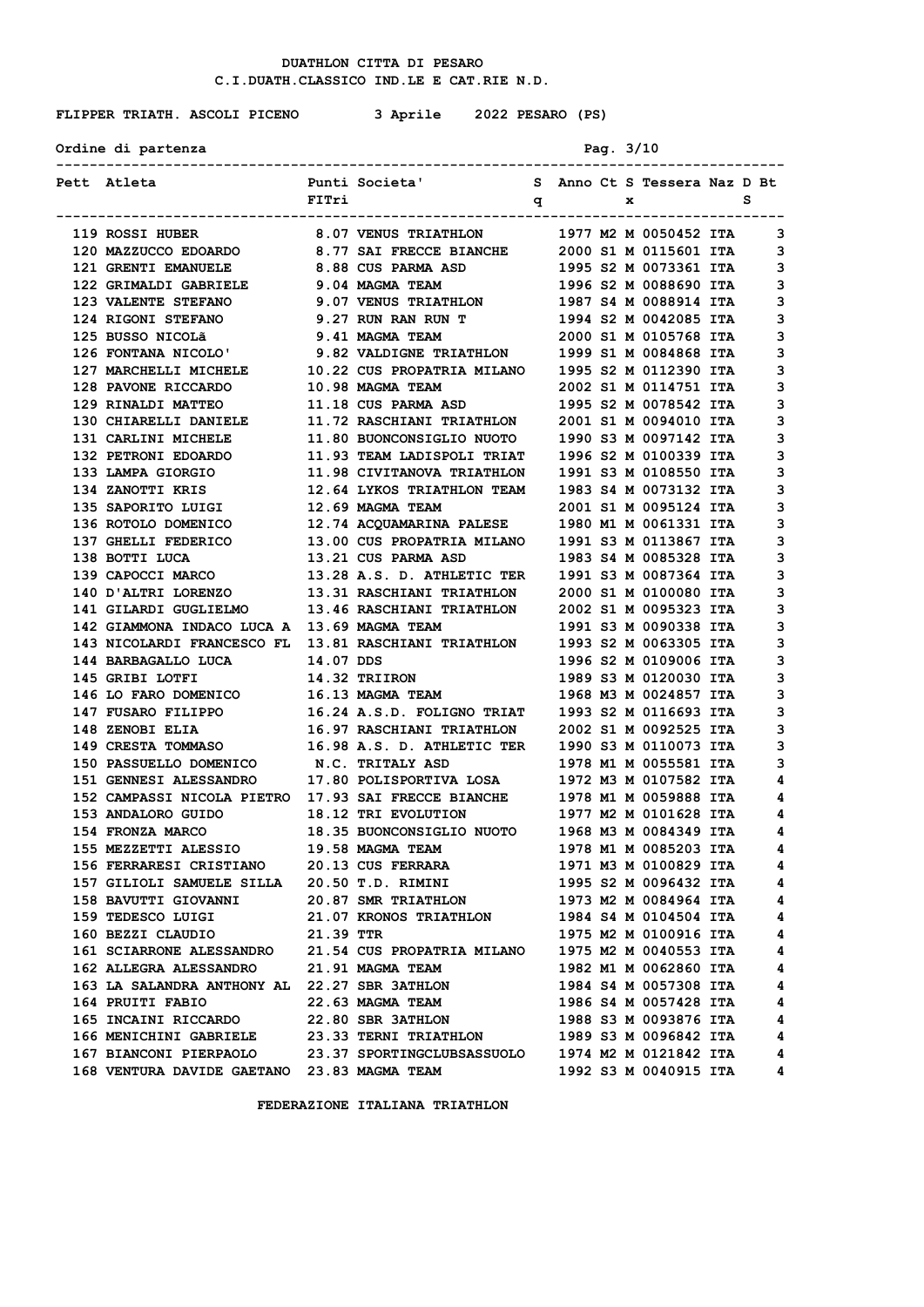# **FLIPPER TRIATH. ASCOLI PICENO 3 Aprile 2022 PESARO (PS)**

Ordine di partenza **Pag.** 4/10

| Pett Atleta                                                                                                                                                                                                                             |           | Punti Societa' S Anno Ct S Tessera Naz D Bt  |  |  |                       |   |
|-----------------------------------------------------------------------------------------------------------------------------------------------------------------------------------------------------------------------------------------|-----------|----------------------------------------------|--|--|-----------------------|---|
|                                                                                                                                                                                                                                         | FITri     | $\mathbf{q}$ x                               |  |  |                       | s |
| 169 PASTORE LORENZO 24.11 A.S.D. FOLIGNO TRIAT 1967 M4 M 0112107 ITA                                                                                                                                                                    |           |                                              |  |  |                       | 4 |
| 170 DE VINCENTI GIANLUIGI 24.73 A.S.D. TORINO TRIATH 1978 M1 M 0098870 ITA 4                                                                                                                                                            |           |                                              |  |  |                       |   |
| 171 TEDDE ROBERTO                                                                                                                                                                                                                       |           |                                              |  |  |                       | 4 |
|                                                                                                                                                                                                                                         |           | 24.95 CESENA TRIATHLON 1968 M3 M 0016442 ITA |  |  |                       | 4 |
| 172 PACINI ROBERTO 25.08 T.D. RIMINI 1965 M4 M 0080352 ITA                                                                                                                                                                              |           |                                              |  |  |                       |   |
|                                                                                                                                                                                                                                         |           |                                              |  |  |                       | 4 |
| 173 BERNARDI CHRISTIAN 25.16 FAENZA TRIATHLON 1971 M3 M 0095334 ITA<br>174 CARRARA PIETRO 25.27 CUS PARMA ASD 1970 M3 M 0034939 ITA<br>175 DODDI GIOVANNI 25.35 PUROSANGUE ASD 1963 M4 M 0102496 ITA<br>176 FAVERSANI MARCO 25.40 RASCH |           |                                              |  |  |                       | 4 |
|                                                                                                                                                                                                                                         |           |                                              |  |  |                       | 4 |
|                                                                                                                                                                                                                                         |           |                                              |  |  |                       | 4 |
| 177 MONDINO LUCA 25.45 DOLOTEAM                                                                                                                                                                                                         |           | 1989 S3 M 0113597 ITA                        |  |  |                       | 4 |
| 178 INVERNI ALESSANDRO 25.47 A.S.D. FOLIGNO TRIAT 1991 S3 M 0123596 ITA                                                                                                                                                                 |           |                                              |  |  |                       | 4 |
| 179 MALAGOLI NICHOLAS 25.47 SPORTINGCLUBSASSUOLO 1992 S3 M 0119553 ITA<br>180 BRICCHI LORENZO 25.90 OVERCOME ASD 1981 M1 M 0071465 ITA<br>181 D'AMICO MARCO 26.01 FORUM SPORT CENTER 1978 M1 M 0107266 ITA<br>182 MANDOLINI FEDERICO 2  |           |                                              |  |  |                       | 4 |
|                                                                                                                                                                                                                                         |           |                                              |  |  |                       | 4 |
|                                                                                                                                                                                                                                         |           |                                              |  |  |                       | 4 |
|                                                                                                                                                                                                                                         |           |                                              |  |  |                       | 4 |
| 183 CALMANTI STEFANO 26.73 EDERATRIATHLONFORLI' 1984 S4 M 0122981 ITA                                                                                                                                                                   |           |                                              |  |  |                       | 4 |
| 184 CAROLA GIAN LUCA 27.29 OVERCOME ASD 1968 M3 M 0078475 ITA                                                                                                                                                                           |           |                                              |  |  |                       | 4 |
| 185 MARTINI DAVIDE 27.48 SAI FRECCE BIANCHE 1999 S1 M 0112086 ITA<br>186 MOSCONI GIANMARCO 27.59 CESENA TRIATHLON 1971 M3 M 0055272 ITA<br>187 AMBROSINO GIACOMO 28.39 GRANBIKE TRIATHLON 1982 M1 M 0107773 ITA<br>188 COREGGIOLI STEFA |           |                                              |  |  |                       | 4 |
|                                                                                                                                                                                                                                         |           |                                              |  |  |                       | 4 |
|                                                                                                                                                                                                                                         |           |                                              |  |  |                       | 4 |
|                                                                                                                                                                                                                                         |           |                                              |  |  |                       | 4 |
| 189 CIMARELLI MIRCO 28.56 HAPPINESS GROUP 1991 S3 M 0115169 ITA                                                                                                                                                                         |           |                                              |  |  |                       | 4 |
| 190 GIOVAGNOLI GIANPAOLO 28.63 FLIPPER TRIATHLON 1973 M2 M 0065227 ITA                                                                                                                                                                  |           |                                              |  |  |                       | 4 |
|                                                                                                                                                                                                                                         |           |                                              |  |  |                       | 4 |
| 191 SENSOLI FILIPPO 28.80 SWATT TRI CLUB 1971 M3 M 0033754 ITA<br>192 PERRICCI VINCENZO 28.92 ACQUAMARINA PALESE 1979 M1 M 0125051 ITA<br>193 CEVOLI GIANLUCA 29.15 T.D. RIMINI 1969 M3 M 0080815 ITA                                   |           |                                              |  |  |                       | 4 |
|                                                                                                                                                                                                                                         |           |                                              |  |  |                       | 4 |
| 194 GAIANI MASSIMILIANO BR 29.29 VENUS TRIATHLON 1976 M2 M 0090423 ITA                                                                                                                                                                  |           |                                              |  |  |                       | 4 |
| 195 RAVAGLIA ALESSANDRO 29.30 CESENA TRIATHLON 1985 S4 M 0118361 ITA                                                                                                                                                                    |           |                                              |  |  |                       | 4 |
| 196 VITRANO STEFANO 29.83 A.S.D. TORINO TRIATH 1972 M3 M 0058819 ITA                                                                                                                                                                    |           |                                              |  |  |                       | 4 |
| 197 BATTAGLIOLA ENRICO 29.90 ATL. MDS PANARIAGROU 1976 M2 M 0104050 ITA                                                                                                                                                                 |           |                                              |  |  |                       | 4 |
| 198 LOSS LORENZO 29.92 VIS CORTONA WEBKORNE 1971 M3 M 0062146 ITA<br>199 PANCIROLI LUCA 30.09 CUS PARMA ASD 2000 S1 M 0100365 ITA<br>200 CATALDO ALESSANDRO 30.61 MAGMA TEAM 2000 S1 M 0107000 ITA                                      |           |                                              |  |  |                       | 4 |
| 198 LOSS LORENZO<br>199 PANCIROLI LUCA                                                                                                                                                                                                  |           |                                              |  |  |                       | 4 |
|                                                                                                                                                                                                                                         |           |                                              |  |  |                       | 4 |
| 201 CIABATTONI LUCA 30.69 DINAMO TRIATHLON 2001 S1 M 0085363 ITA                                                                                                                                                                        |           |                                              |  |  |                       | 5 |
| 202 MENONNA MARCO 31.26 VIS CORTONA WEBKORNE 1985 S4 M 0124257 ITA                                                                                                                                                                      |           |                                              |  |  |                       | 5 |
| 203 NANNINI MASSIMO 31.48 FAENZA TRIATHLON 1962 M5 M 0040703 ITA                                                                                                                                                                        |           |                                              |  |  |                       | 5 |
|                                                                                                                                                                                                                                         |           |                                              |  |  |                       | 5 |
| 204 SCAMPAMORTE DANIELE 31.67 TORRINO-ROMA TRIATHL 1986 S4 M 0102465 ITA<br>205 GALLAZZI PAOLO 31.75 T.D. RIMINI 1968 M3 M 0042887 ITA                                                                                                  |           |                                              |  |  |                       | 5 |
| 206 BALLESIO GUIDO                                                                                                                                                                                                                      |           | 32.18 CANAVESE TRIATHLON                     |  |  | 1976 M2 M 0092026 ITA | 5 |
| 207 MAFFUCCI MARCO GIUSEPP 32.39 TRI TEAM BRIANZA                                                                                                                                                                                       |           |                                              |  |  | 1984 S4 M 0114946 ITA | 5 |
| 208 ROMBOLI STEFANO                                                                                                                                                                                                                     |           | 32.61 OVERCOME ASD                           |  |  | 1985 S4 M 0117939 ITA | 5 |
| 209 BONACINA PAOLO                                                                                                                                                                                                                      |           | 33.21 VALDIGNE TRIATHLON                     |  |  | 1961 M5 M 0074227 ITA | 5 |
| 210 FERRI FABRIZIO                                                                                                                                                                                                                      |           | 33.30 TEAM LADISPOLI TRIAT                   |  |  | 1975 M2 M 0077080 ITA | 5 |
| 211 SIMONGINI CARLO                                                                                                                                                                                                                     |           | 33.50 TORRINO-ROMA TRIATHL                   |  |  | 1962 M5 M 0116685 ITA | 5 |
| 212 DALL'AGATA ALBERTO                                                                                                                                                                                                                  |           | 33.55 FAENZA TRIATHLON                       |  |  | 1976 M2 M 0056531 ITA | 5 |
| 213 SCROGLIERI STEFANO                                                                                                                                                                                                                  | 33.72 DDS |                                              |  |  | 1971 M3 M 0069064 ITA | 5 |
| 214 SPINA NUNZIO                                                                                                                                                                                                                        |           | 33.78 ASD LIFE TRIATHLON                     |  |  | 1980 M1 M 0109531 ITA | 5 |
| 215 EVANGELISTI MARCO                                                                                                                                                                                                                   |           | 33.81 FERRARA TRIATHLON                      |  |  | 1973 M2 M 0111836 ITA | 5 |
| 216 LUNARDINI MARCELLO                                                                                                                                                                                                                  |           | 34.26 T.T. RACE ASD                          |  |  | 1980 M1 M 0099854 ITA | 5 |
| 217 SPAZIANI DANIELE                                                                                                                                                                                                                    |           | <b>34.29 HAPPINESS GROUP</b>                 |  |  | 1990 S3 M 0114219 ITA | 5 |
| 218 MURATORI MASSIMILIANO 34.31 SPORTINGCLUBSASSUOLO                                                                                                                                                                                    |           |                                              |  |  | 1992 S3 M 0114275 ITA | 5 |
|                                                                                                                                                                                                                                         |           |                                              |  |  |                       |   |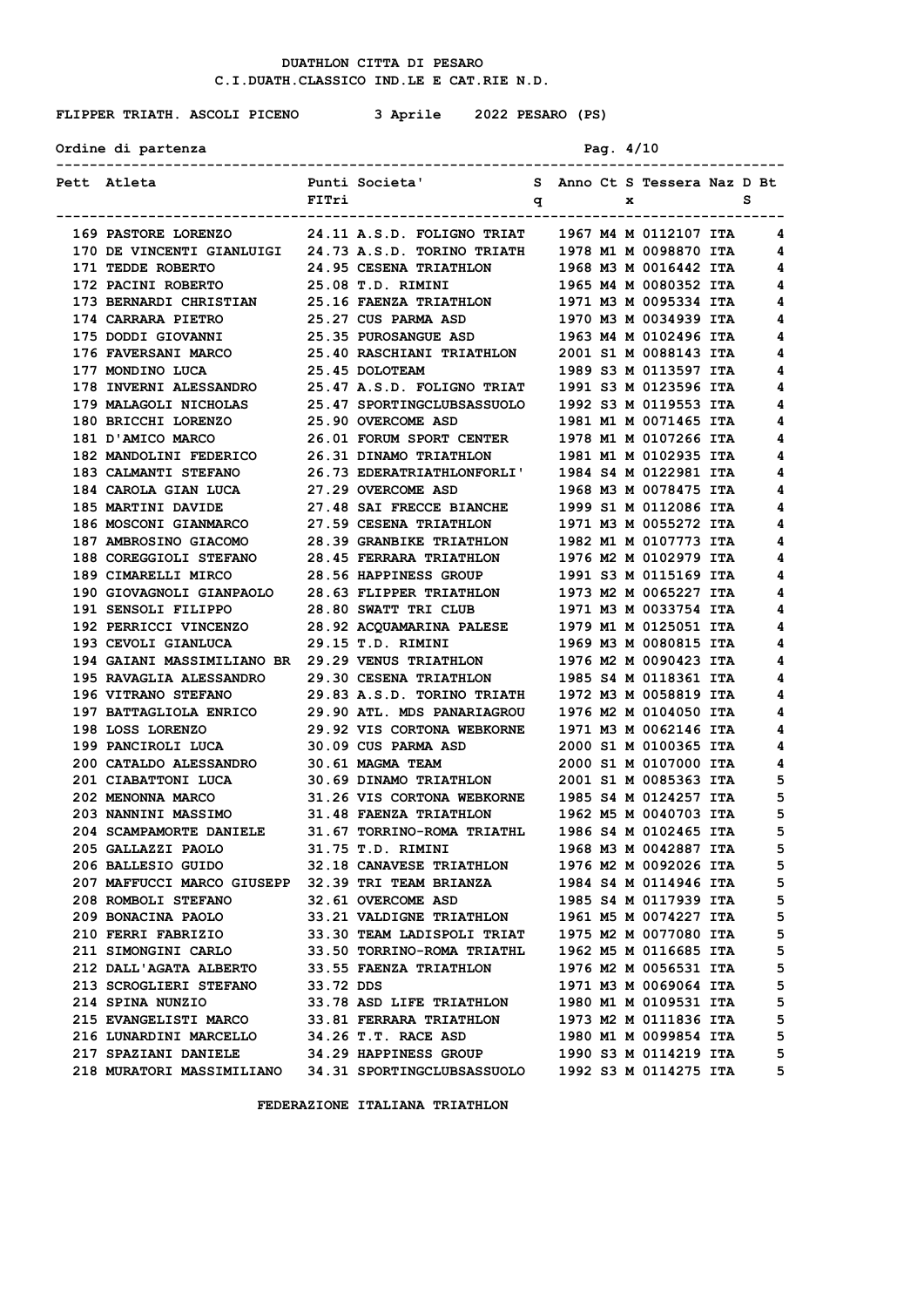# **FLIPPER TRIATH. ASCOLI PICENO 3 Aprile 2022 PESARO (PS)**

| Ordine di partenza | Pag. $5/10$ |  |
|--------------------|-------------|--|
|                    |             |  |

| Pett Atleta                                                                                                                              |          | Punti Societa' Sanno Ct S Tessera Naz D Bt                                                                      |  |  |                       |                |
|------------------------------------------------------------------------------------------------------------------------------------------|----------|-----------------------------------------------------------------------------------------------------------------|--|--|-----------------------|----------------|
|                                                                                                                                          | FITri    |                                                                                                                 |  |  |                       |                |
| 219 BOSCHETTI ANDREA 34.45 T.D. RIMINI                                                                                                   |          |                                                                                                                 |  |  | 1971 M3 M 0102896 ITA | -5             |
| 220 STILO FRANCESCO 35.02 VENUS TRIATHLON 1977 M2 M 0107817 ITA                                                                          |          |                                                                                                                 |  |  |                       | 5              |
| 221 CRESCENZI SIMONE 35.03 TERNI TRIATHLON 1977 M2 M 0100253 ITA                                                                         |          |                                                                                                                 |  |  |                       | 5              |
| 222 NECCIA MIRCO                                                                                                                         |          | 35.36 DOLOTEAM                                                                                                  |  |  | 1992 S3 M 0120788 ITA | 5              |
| 223 FRATTINI ALBERTO 35.46 FAENZA TRIATHLON 1965 M4 M 0037153 ITA                                                                        |          |                                                                                                                 |  |  |                       | 5              |
| 224 MARCHETTI LORENZO                                                                                                                    |          |                                                                                                                 |  |  |                       | 5              |
| 225 LUPPI DANIELE                                                                                                                        |          |                                                                                                                 |  |  |                       | 5              |
| 226 MORETTI GIUSEPPE 36.03 TERNI TRIATHLON 1977 M2 M 0092726 ITA                                                                         |          |                                                                                                                 |  |  |                       | 5              |
| 227 MALERBA ALFREDO ANDREA 36.16 MAGMA TEAM 1978 M1 M 0107340 ITA                                                                        |          |                                                                                                                 |  |  |                       | 5              |
| 228 TERLIZZI SERGIO 36.44 TRIATHLON TRASIMENO 1969 M3 M 0036274 ITA                                                                      |          |                                                                                                                 |  |  |                       | 5              |
| 229 VIGLIONE AGOSTINO 36.90 KRONOS TRIATHLON 1982 M1 M 0116277 ITA                                                                       |          |                                                                                                                 |  |  |                       | 5              |
| 230 SANTAMARIA FRANCESCO 36.91 T.D. RIMINI 1968 M3 M 0049097 ITA<br>231 GIULIETTI ANDREA 36.96 CANDIA TRIATHLON 1991 S3 M 0125457 ITA    |          |                                                                                                                 |  |  |                       | 5              |
|                                                                                                                                          |          |                                                                                                                 |  |  |                       | 5              |
| 232 NITTI DARIO                                                                                                                          |          | 37.04 VALDIGNE TRIATHLON 1973 M2 M 0116298 ITA                                                                  |  |  |                       | 5              |
| 233 CASI ALESSIO 37.09 VIS CORTONA WEBKORNE 1983 S4 M 0107703 ITA                                                                        |          |                                                                                                                 |  |  |                       | 5              |
| 234 SARTONI DAVIDE 37.13 OVERCOME ASD                                                                                                    |          |                                                                                                                 |  |  | 1982 M1 M 0108035 ITA | 5              |
| 235 SANTINI ROBERTO                                                                                                                      |          | 37.35 POL THEMA ENERGIA 1972 M3 M 0116843 ITA                                                                   |  |  |                       | 5              |
| 236 CRESCENZI CARLO                                                                                                                      |          |                                                                                                                 |  |  |                       | 5              |
| 237 DI MAURO VITO                                                                                                                        |          |                                                                                                                 |  |  |                       | 5              |
| 238 GARZONI ETTORE 38.46 FERALPI TRIATHLON 1959 M5 M 0016663 ITA                                                                         |          |                                                                                                                 |  |  |                       | 5              |
| 239 ROMAGNOLI DANIELE 38.53 OLIMPIA TRIATHLON 1977 M2 M 0088799 ITA                                                                      |          |                                                                                                                 |  |  |                       | 5              |
| 240 LIBANORA LUCA                                                                                                                        | 38.82 A3 |                                                                                                                 |  |  | 1962 M5 M 0055731 ITA | 5              |
| 241 D'ALFONSO SALVATORE 39.02 TTR                                                                                                        |          |                                                                                                                 |  |  | 1977 M2 M 0098816 ITA | 5              |
| 242 CRUDELINI ILARIO                                                                                                                     |          |                                                                                                                 |  |  |                       | 5              |
| <b>243 PASCALE SILVANO</b>                                                                                                               |          | 39.60 DINAMO TRIATHLON            1975 M2 M 0112076 ITA<br>39.66 UNICUSANO POSILLIPO      1968 M3 M 0083110 ITA |  |  |                       | 5              |
| <b>244 MARANO FABIO</b>                                                                                                                  |          | 40.58 A.S.D. FOLIGNO TRIAT 1976 M2 M 0104369 ITA                                                                |  |  |                       | 5              |
| 245 LEONI SIMONE 40.97 CENTRO NUOTOMACERATA 1970 M3 M 0103157 ITA                                                                        |          |                                                                                                                 |  |  |                       | 5              |
| 246 CIABATTONI LUIGI 41.01 DINAMO TRIATHLON 1968 M3 M 0088564 ITA                                                                        |          |                                                                                                                 |  |  |                       | 5              |
| 247 PANTALEONE TONY MICHEL 41.53 FLIPPER TRIATHLON 1971 M3 M 0103103 ITA                                                                 |          |                                                                                                                 |  |  |                       | 5              |
| 248 PITTORE PIER DAMIANO 42.27 ASD 3.4 FUN 1975 M2 M 0103737 ITA<br>249 DI GENNARO NORMANNO 42.75 TERAMO TRIATHLON 1950 M7 M 0061621 ITA |          |                                                                                                                 |  |  |                       | 5              |
|                                                                                                                                          |          |                                                                                                                 |  |  |                       | 2              |
| 250 TRABETTI DAVIDE 42.95 THERMAE SPORT PDNTRI 1988 S3 M 0106350 ITA                                                                     |          |                                                                                                                 |  |  |                       | 5              |
| 251 PAPPERI DANILO 43.27 DINAMO TRIATHLON 1978 M1 M 0100241 ITA                                                                          |          |                                                                                                                 |  |  |                       | 6              |
| 252 DEL PIVO WILLIAM 43.42 DINAMO TRIATHLON 1973 M2 M 0090821 ITA                                                                        |          |                                                                                                                 |  |  |                       | 6              |
| 253 DELVECCHIO ENRICO 43.48 FANO+SPORT TRIATHLON 1978 M1 M 0120431 ITA                                                                   |          |                                                                                                                 |  |  |                       | 6              |
| 254 TAWFEK AHMED EL SAYE O 43.50 VTT                                                                                                     |          |                                                                                                                 |  |  | 1989 S3 M 0116696 ITA | 6              |
|                                                                                                                                          |          |                                                                                                                 |  |  |                       | 6              |
| <b>256 BEDOSTRI RAFFAELE</b>                                                                                                             |          | <b>44.68 SPORTINGCLUBSASSUOLO</b>                                                                               |  |  | 1978 M1 M 0068939 ITA | 6              |
| <b>257 BENVENUTI FEDERICO</b>                                                                                                            |          | <b>44.89 MTRAININGLAB</b>                                                                                       |  |  | 1976 M2 M 0117186 ITA | 6              |
| <b>258 POLINORI FLAVIANO</b>                                                                                                             |          | 45.26 T.D. RIMINI                                                                                               |  |  | 1963 M4 M 0049322 ITA | 6              |
| 259 BELLAVIA CLAUDIO                                                                                                                     |          | 45.43 FLIPPER TRIATHLON                                                                                         |  |  | 1982 M1 M 0068407 ITA | 6              |
| 260 BARTOLUCCI OSMAN                                                                                                                     |          | 45.50 DINAMO TRIATHLON                                                                                          |  |  | 1974 M2 M 0117227 ITA | 6              |
| <b>261 PIOLANTI STEFANO</b>                                                                                                              |          | 45.57 TRIIRON                                                                                                   |  |  | 1954 M6 M 0044550 ITA | $\overline{2}$ |
| 262 BOVENZI PIERGIORGIO                                                                                                                  |          | 45.90 DOLOTEAM                                                                                                  |  |  | 1983 S4 M 0118585 ITA | 6              |
| 263 DE LUCA DAVIDE                                                                                                                       |          | 45.95 DOLOTEAM                                                                                                  |  |  | 1984 S4 M 0087573 ITA | 6              |
| 264 SCALISI VINCENZO                                                                                                                     |          | 46.39 MAGMA TEAM                                                                                                |  |  | 1979 M1 M 0093250 ITA | 6              |
| 265 DEPPIERI MASSIMO                                                                                                                     |          | <b>46.66 ASI TRIATHLON NOALE</b>                                                                                |  |  | 1971 M3 M 0112346 ITA | 6              |
| 266 DE MAIO GIUSEPPE                                                                                                                     |          | 47.46 CANOTTIERI NAPOLI                                                                                         |  |  | 1957 M6 M 0076981 ITA | $\overline{2}$ |
| 267 VALENTINI RICCARDO                                                                                                                   |          | 48.87 T.D. RIMINI                                                                                               |  |  | 1965 M4 M 0093236 ITA | 6              |
| 268 ANNUNZI ORFEO                                                                                                                        |          | 48.94 ASD TRICOOL GIULIANO                                                                                      |  |  | 1983 S4 M 0111666 ITA | 6              |
|                                                                                                                                          |          |                                                                                                                 |  |  |                       |                |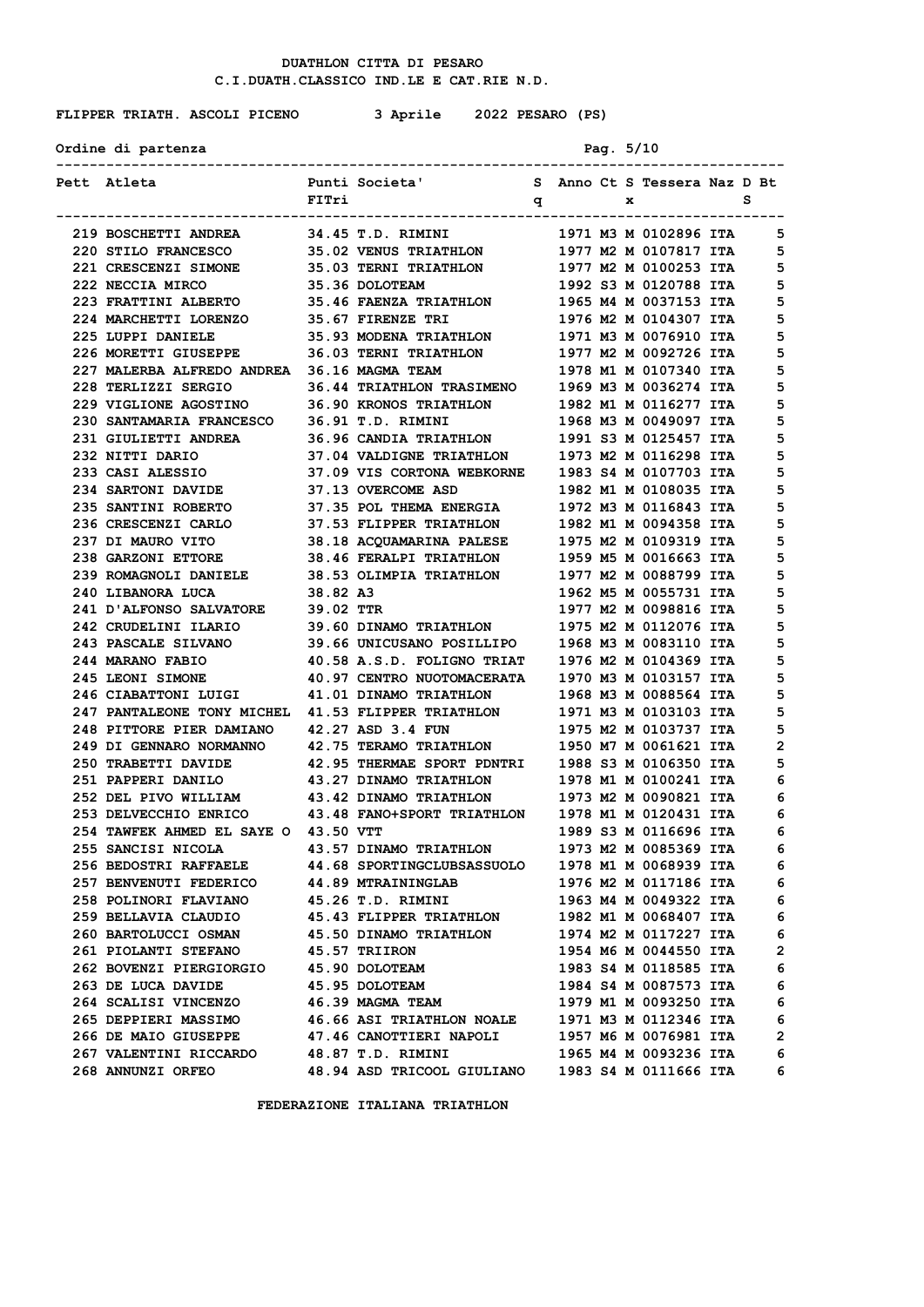# **FLIPPER TRIATH. ASCOLI PICENO 3 Aprile 2022 PESARO (PS)**

**Ordine di partenza Pag. 6/10**

| Pett Atleta                                                                                                                                     |             | Punti Societa' S Anno Ct S Tessera Naz D Bt       |  |              |                         |                   |
|-------------------------------------------------------------------------------------------------------------------------------------------------|-------------|---------------------------------------------------|--|--------------|-------------------------|-------------------|
|                                                                                                                                                 | FITri       | $\mathbf{p}$                                      |  | $\mathbf{x}$ |                         | s                 |
| 269 RUGEN MARCO AMEDEO 49.14 RHO TRIATHLON CLUB 1965 M4 M 0098661 ITA                                                                           |             |                                                   |  |              |                         | 6                 |
| 270 PAOLONI DANIELE 50.02 IMPOSSIBLE226 FORLI' 1961 M5 M 0121978 ITA                                                                            |             |                                                   |  |              |                         | 6                 |
| 271 LA PASTA RAFFAELE 50.58 UNICUSANO POSILLIPO 1976 M2 M 0070283 ITA                                                                           |             |                                                   |  |              |                         | 6                 |
| 272 BRICOLI RICCARDO 50.85 CUS PARMA ASD 2001 S1 M 0126201 ITA                                                                                  |             |                                                   |  |              |                         | 6                 |
| 273 SETTI RICCARDO                                                                                                                              |             | 51.04 CUS PROPATRIA MILANO 1985 S4 M 0091038 ITA  |  |              |                         | 6                 |
|                                                                                                                                                 |             |                                                   |  |              | 1972 M3 M 0119211 ITA   | 6                 |
| 274 ROMANI ALCIDE ANDREA 51.63 FLIPPER TRIATHLON<br>275 PELLOGIA GIANCARLO 51.74 FERALPI TRIATHLON                                              |             |                                                   |  |              | 1957 M6 M 0033201 ITA   | 2                 |
| 276 RUBIS ELIO                                                                                                                                  |             | 51.81 ALBA TRI                                    |  |              | 1948 M7 M 0107586 ITA   | $\mathbf{2}$      |
| 277 PRATI MAURO 51.83 SPORTINGCLUBSASSUOLO 1957 M6 M 0071762 ITA                                                                                |             |                                                   |  |              |                         | 2                 |
| 278 SANTINI CRISTIAN 52.20 A.S.D. FOLIGNO TRIAT 1972 M3 M 0099964 ITA                                                                           |             |                                                   |  |              |                         | 6                 |
| 279 RUGGIERI FRANCESCO 52.62 ASD TRICOOL GIULIANO 1967 M4 M 0122866 ITA                                                                         |             |                                                   |  |              |                         | 6                 |
| 280 SECCHI GIOVANNI RAFFAE 52.89 DINAMO TRIATHLON 1990 S3 M 0048528 ITA<br>281 CARNEVALINI MICHELE 52.99 CANDIA TRIATHLON 1972 M3 M 0037360 ITA |             |                                                   |  |              |                         | 6                 |
|                                                                                                                                                 |             |                                                   |  |              |                         | 6                 |
| 282 PIGNA CORRADO                                                                                                                               |             | 53.03 ASD 3.4 FUN                                 |  |              | 1961 M5 M 0078837 ITA   | 6                 |
| 283 GIUNTA FEDERICO 53.22 CUS PROPATRIA MILANO 1991 S3 M 0042418 ITA                                                                            |             |                                                   |  |              |                         | 6                 |
| 284 RONGAI MASSIMO 53.47 ASD TRICOOL GIULIANO 1971 M3 M 0114117 ITA                                                                             |             |                                                   |  |              |                         | 6                 |
| 285 FANIGLIULO EMANUELE 54.34 A.S.D. FOLIGNO TRIAT 1962 M5 M 0116853 ITA                                                                        |             |                                                   |  |              |                         | 6                 |
| 286 ORTOLANI MICHELE                                                                                                                            |             |                                                   |  |              |                         | 6                 |
| 287 PROSPERI IVAN                                                                                                                               |             |                                                   |  |              |                         | 6                 |
| 288 VITALI ANDREA 54.93 A.S.D. FOLIGNO TRIAT 1975 M2 M 0074699 ITA                                                                              |             |                                                   |  |              |                         | 6                 |
| 289 CALDERONI MARCO 55.10 FAENZA TRIATHLON 1988 S3 M 0085010 ITA                                                                                |             |                                                   |  |              |                         | 6                 |
| <b>290 BENZIO SERGIO</b>                                                                                                                        |             | 56.20 GRANBIKE TRIATHLON 1965 M4 M 0027478 ITA    |  |              |                         | 6                 |
| <b>291 TONELLI STEFANO</b>                                                                                                                      |             | 56.55 PESARO TRIATHLON 1958 M5 M 0002674 ITA      |  |              |                         | 6                 |
| 292 COLONNA ENZO                                                                                                                                |             | 56.98 ROMAGNATRI                                  |  |              | 1957 M6 M 0013816 ITA   | $\overline{2}$    |
| 293 COCCHI GIOELE                                                                                                                               |             | 58.32 TEAM LADISPOLI TRIAT 1983 S4 M 0117429 ITA  |  |              |                         | 6                 |
| 294 VENTURI DEGLI ESPOSI M 58.58 VELO SPORT CARPI 1984 S4 M 0116569 ITA                                                                         |             |                                                   |  |              |                         | 6                 |
| 295 PALLOCCHINI FRANCO 59.76 CENTRO NUOTOMACERATA 1982 M1 M 0110705 ITA                                                                         |             |                                                   |  |              |                         | 6                 |
| 296 MAZZANTE VALTER 59.97 CIVITANOVA TRIATHLON 1954 M6 M 0104437 ITA                                                                            |             |                                                   |  |              |                         | 2                 |
| 297 BOTTONI MICHELE 61.32 FERRARA TRIATHLON                                                                                                     |             |                                                   |  |              | 1969 M3 M 0105295 ITA   | 6                 |
| 298 DE ANGELIS MAURIZIO 61.38 FLIPPER TRIATHLON 1961 M5 M 0084042 ITA<br>299 VEGLIO' SAMUELE 61.42 FANO+SPORT TRIATHLON 1979 M1 M 0115180 ITA   |             |                                                   |  |              |                         | 6                 |
| 299 VEGLIO' SAMUELE<br>300 VANZI MICHELE                                                                                                        |             |                                                   |  |              |                         | 6                 |
| 301 ZUCCARDI MERLI GIANLUI 61.73 CUS PROPATRIA MILANO 1955 M6 M 0030549 ITA                                                                     |             | 61.53 T.D. RIMINI                                 |  |              | 1949 M7 M 0000536 ITA   | $\mathbf{2}$      |
|                                                                                                                                                 |             |                                                   |  |              |                         | $\mathbf{2}$<br>7 |
| 302 PARADISO ALESSIO 62.53 RARI NANTES TORINO 1965 M4 M 0101987 ITA                                                                             |             | 62.63 HAPPINESS GROUP                             |  |              | 1983 S4 M 0105054 ITA   | 7                 |
| 303 LODDE LUCA                                                                                                                                  |             |                                                   |  |              | 1981 M1 M 0118125 ITA   | 7                 |
| 304 SPINELLI GIUSEPPE<br>305 ROSSINI SIMONE                                                                                                     |             | 64.12 FLIPPER TRIATHLON<br>64.46 DINAMO TRIATHLON |  |              | $1967$ M4 M 0107902 ITA | $\overline{7}$    |
| 306 SOBACCHI PAOLO                                                                                                                              |             | 64.60 TRIATHLON CREMONA ST                        |  |              | 1970 M3 M 0104586 ITA   | 7                 |
| 307 CECCANIBBI FRANCO                                                                                                                           |             | 65.35 VIS CORTONA WEBKORNE                        |  |              | 1970 M3 M 0058224 ITA   | 7                 |
| 308 ZONDINI ANDREA                                                                                                                              |             | 66.36 CESENA TRIATHLON                            |  |              | 1985 S4 M 0107624 ITA   | 7                 |
| 309 CAPRARA FABIO                                                                                                                               |             | 68.83 MODENA TRIATHLON                            |  |              | 1971 M3 M 0127068 ITA   | 7                 |
| 310 CAIONI PATRIZIO                                                                                                                             |             | 69.13 FLIPPER TRIATHLON                           |  |              | 1976 M2 M 0111922 ITA   | 7                 |
| <b>311 VITALI ALESSANDRO</b>                                                                                                                    |             | 69.79 T.D. RIMINI                                 |  |              | 1977 M2 M 0092471 ITA   | 7                 |
| 312 BELLI ALBERTO                                                                                                                               |             | 72.72 VALDIGNE TRIATHLON                          |  |              | 1965 M4 M 0079080 ITA   | 7                 |
| <b>313 IANNONE MASSIMO</b>                                                                                                                      |             | 73.52 RUNNERS SALO'                               |  |              | 1973 M2 M 0114404 ITA   | 7                 |
| 314 VENEZIANI FABRIZIO                                                                                                                          |             | 74.85 MANTOVA TRIATHLON                           |  |              | 1962 M5 M 0094633 ITA   | 7                 |
| 315 CALANDRELLI DANIELE                                                                                                                         |             | 81.50 TEAM LADISPOLI TRIAT                        |  |              | 1976 M2 M 0120695 ITA   | 7                 |
| 316 VIANELLO MASSIMO                                                                                                                            |             | <b>84.17 ASI TRIATHLON NOALE</b>                  |  |              | 1973 M2 M 0090496 ITA   | 7                 |
| <b>317 TASSINARI EROS</b>                                                                                                                       |             | 94.69 T.D. RIMINI                                 |  |              | 1944 M8 M 0090808 ITA   | $\mathbf{2}$      |
| 318 CENTEMERO SIMONE                                                                                                                            | 106.74 MMTT |                                                   |  |              | 1971 M3 M 0007862 ITA   | 7                 |
|                                                                                                                                                 |             |                                                   |  |              |                         |                   |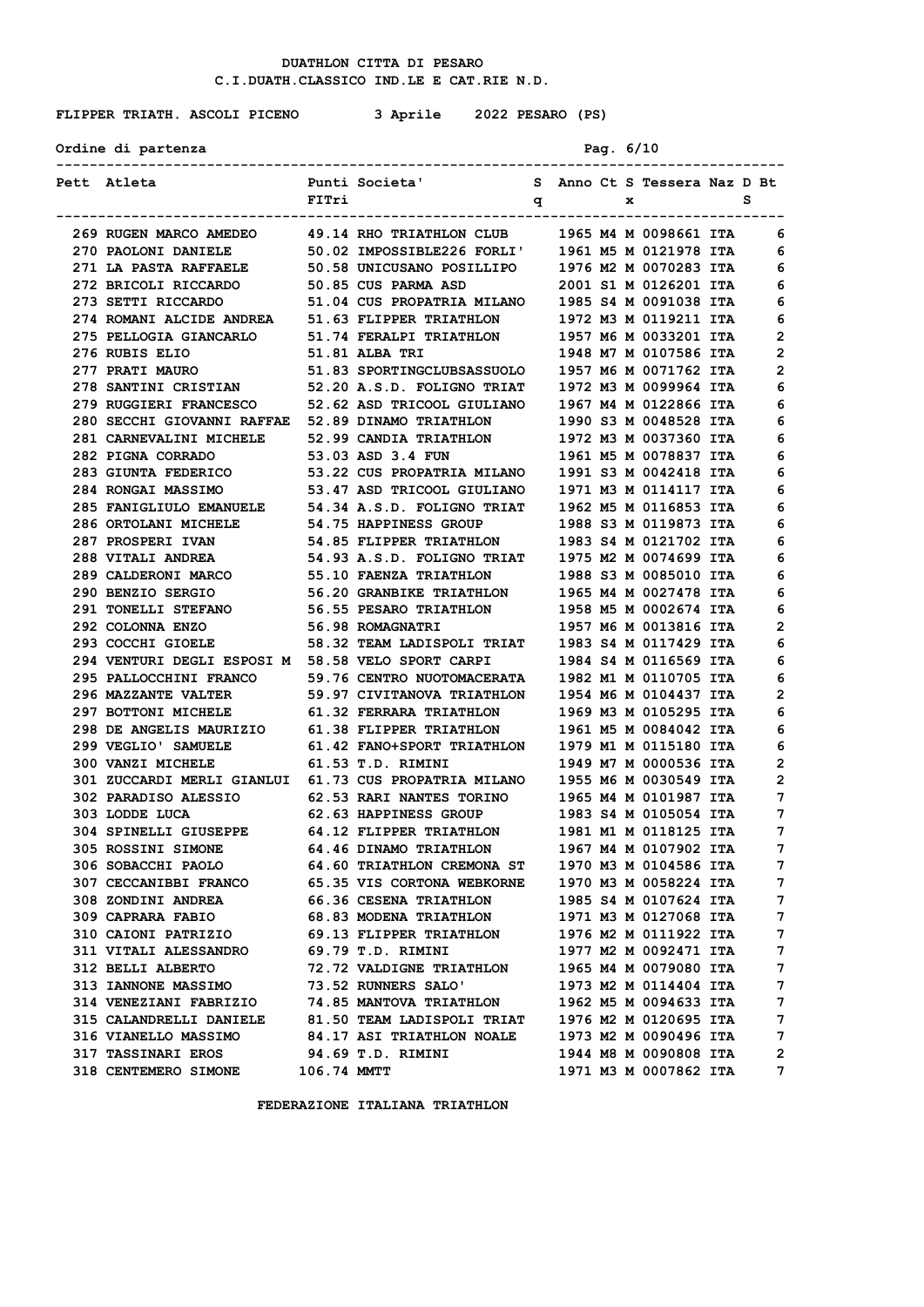# **FLIPPER TRIATH. ASCOLI PICENO 3 Aprile 2022 PESARO (PS)**

**Ordine di partenza Pag. 7/10**

| Pett Atleta                                                                               |          | Punti Societa'               S   Anno Ct S Tessera Naz D Bt |           |   |                         |   |
|-------------------------------------------------------------------------------------------|----------|-------------------------------------------------------------|-----------|---|-------------------------|---|
|                                                                                           | FITri    | $\mathbf q$                                                 | --------- | x |                         | s |
| <b>319 BAGNI LORENZO</b>                                                                  |          | <b>N.C. AVIA PERVIA</b>                                     |           |   | 1998 S1 M 0113573 ITA   | 7 |
| 320 CASTIGLIONE ALBERTO N.C. ASD JANULA SPORT 2002 S1 M 0119539 ITA                       |          |                                                             |           |   |                         | 7 |
| 321 GIORGIO EMILIO                                                                        |          | N.C. ASD JANULA SPORT 2002 S1 M 0106986 ITA                 |           |   |                         | 7 |
| 322 PAOLINI ANDREA N.C. DINAMO TRIATHLON 1999 S1 M 0109610 ITA                            |          |                                                             |           |   |                         | 7 |
| 323 RANZO BABILI ELIA N.C. VALDIGNE TRIATHLON 2002 S1 M 0125058 ITA                       |          |                                                             |           |   |                         | 7 |
| 324 SECK ELIMANE MAMADOU                                                                  |          | N.C. FLIPPER TRIATHLON                                      |           |   | 2000 S1 M 0124347 ITA   | 7 |
| 325 BARTOLINI FRANCESCO                                                                   |          | N.C. V-TRI                                                  |           |   | 1995 S2 M 0102614 ITA   | 7 |
| 326 BONOLI ANDREA                                                                         |          | N.C. CESENA TRIATHLON 1993 S2 M 0112288 ITA                 |           |   |                         | 7 |
| 327 DEMOZZI DAVIDE                                                                        |          | N.C. BUONCONSIGLIO NUOTO 1993 S2 M 0109176 ITA              |           |   |                         | 7 |
| 328 FERIOZZI FEDERICO N.C. FLIPPER TRIATHLON 1994 S2 M 0127765 ITA                        |          |                                                             |           |   |                         | 7 |
| 329 MANCINI MICHAEL                                                                       |          | N.C. DINAMO TRIATHLON                                       |           |   | 1996 S2 M 0085384 ITA   | 7 |
| 330 MARTELLA FEDERICO                                                                     |          | N.C. PODISTICA SOLIDARIET                                   |           |   | 1996 S2 M 0121067 ITA   | 7 |
| 331 TACCALITI FABIO                                                                       |          | N.C. CIVITANOVA TRIATHLON                                   |           |   | 1996 S2 M 0118625 ITA   | 7 |
| 332 TASCHIN LUCA                                                                          |          | N.C. TEAM LADISPOLI TRIAT 1994 S2 M 0125706 ITA             |           |   |                         | 7 |
| <b>333 VANNI MARCO</b>                                                                    |          | N.C. TRI EVOLUTION                                          |           |   | 1997 S2 M 0121511 ITA   | 7 |
| 334 ANDRUCCIOLI CHRISTOPHE N.C. T.D. RIMINI 1988 S3 M 0120265 ITA                         |          |                                                             |           |   |                         | 7 |
| 335 BENCIVENNI LUCA                                                                       |          | N.C. POL. CENTESE T&D                                       |           |   | 1989 S3 M 0079331 ITA   | 7 |
| 336 BUGARI RICCARDO                                                                       |          | N.C. FLIPPER TRIATHLON                                      |           |   | 1991 S3 M 0114926 ITA   | 7 |
| 337 CAMERAN NICOLO'                                                                       |          | N.C. FLANDRES LOVE SPORTL                                   |           |   | 1991 S3 M 0119702 ITA   | 7 |
| 338 CICCHELLI NICOLA                                                                      |          | N.C. FORHANS TEAM                                           |           |   | 1989 S3 M 0127433 ITA   | 7 |
| 339 MATARESE GIOVANNI                                                                     |          | N.C. OVERCOME ASD 1988 S3 M 0117554 ITA                     |           |   |                         | 7 |
| 340 MUNERONI SIRIO M.C. TEAM LADISPOLI TRIAT 1990 S3 M 0118401 ITA                        |          |                                                             |           |   |                         | 7 |
| 341 POMERI ALESSANDRO                                                                     |          | N.C. CIVITANOVA TRIATHLON 1989 S3 M 0108545 ITA             |           |   |                         | 7 |
| <b>342 RIVA STEFANO</b>                                                                   |          |                                                             |           |   |                         | 7 |
| 343 ROSA FEDERICO                                                                         |          |                                                             |           |   |                         | 7 |
| 344 SINICO TOMMASO N.C. GO TRI TEAM ASD 1990 S3 M 0115594 ITA                             |          |                                                             |           |   |                         | 7 |
| 345 TIRAPANI FILIPPO                                                                      |          | N.C. SPORTINGCLUBSASSUOLO 1992 S3 M 0092074 ITA             |           |   |                         | 7 |
| 346 VANNINI TOMMASO                                                                       |          | N.C. CUS PROPATRIA MILANO 1990 S3 M 0106672 ITA             |           |   |                         | 7 |
| <b>347 AMBROSI MICHELE</b>                                                                |          | N.C. DOLOTEAM                                               |           |   | 1987 S4 M 0119661 ITA   | 7 |
| <b>348 BRENDA ALESSANDRO</b>                                                              |          | N.C. DINAMO TRIATHLON                                       |           |   | 1987 S4 M 0113628 ITA   | 7 |
| 349 BUGIARDINI MARCO                                                                      |          | N.C. CIVITANOVA TRIATHLON                                   |           |   | 1984 S4 M 0109933 ITA   | 7 |
| <b>350 FABBRONI ENRICO</b>                                                                |          | N.C. FANO+SPORT TRIATHLON 1985 S4 M 0107510 ITA             |           |   |                         | 7 |
| <b>351 FELLI ROBERTO</b>                                                                  |          | N.C. BUSTO ARSIZIO A.R.C. 1984 S4 M 0057392 ITA             |           |   |                         | 8 |
| 352 GUSELLA ALBERTO                                                                       |          | N.C. STEFANELLI TRIATHLON 1986 S4 M 0109941 ITA             |           |   |                         | 8 |
| 353 MONTEMAGGI NICHOLAS                                                                   |          | N.C. FLIPPER TRIATHLON                                      |           |   | 1987 S4 M 0108208 ITA   | 8 |
| 354 OBRENO THIJS VALERE N.C. MANTOVA TRIATHLON<br>355 PAOLUCCI FILIPPO N.C. RUN RAN RUN T |          |                                                             |           |   | 1987 S4 M 0126622 BEL S | 8 |
|                                                                                           |          |                                                             |           |   | 1987 S4 M 0106812 ITA   | 8 |
| <b>356 PARI MARCO</b>                                                                     | N.C. TTR |                                                             |           |   | 1983 S4 M 0110320 ITA   | 8 |
| 357 PUZONE SWAN                                                                           |          | N.C. T.D. RIMINI                                            |           |   | 1986 S4 M 0121785 ITA   | 8 |
| <b>358 SAVINI ANDREA</b>                                                                  |          | N.C. SPORT 64                                               |           |   | 1987 S4 M 0091148 ITA   | 8 |
| <b>359 SCATASSA MATTEO</b>                                                                |          | N.C. FLIPPER TRIATHLON                                      |           |   | 1987 S4 M 0123835 ITA   | 8 |
| 360 TARQUINI MARCO                                                                        |          | N.C. FLIPPER TRIATHLON                                      |           |   | 1985 S4 M 0100364 ITA   | 8 |
| <b>361 TURA ANDREA</b>                                                                    |          | N.C. OVERCOME ASD                                           |           |   | 1984 S4 M 0111914 ITA   | 8 |
| <b>362 BERNI TOMMASO</b>                                                                  | N.C. TTR |                                                             |           |   | 1980 M1 M 0098479 ITA   | 8 |
| <b>363 BONVINO ETTORE IVAN</b>                                                            |          | N.C. DOLOTEAM                                               |           |   | 1982 M1 M 0099658 ITA   | 8 |
| <b>364 BORRELLI FREDERIC</b>                                                              |          | N.C. TRITALY ASD                                            |           |   | 1981 M1 M 0065694 ITA   | 8 |
| <b>365 BRUNORI CRISTIAN</b>                                                               |          | N.C. CANDIA TRIATHLON                                       |           |   | 1978 M1 M 0127047 ITA   | 8 |
| 366 BRUSCHI DEMIS                                                                         |          | N.C. OVERCOME ASD                                           |           |   | 1981 M1 M 0108067 ITA   | 8 |
| 367 CIUFFOLI ANDREA                                                                       | N.C. TTR |                                                             |           |   | 1980 M1 M 0090799 ITA   | 8 |
| 368 COLGAN DAVID                                                                          |          | N.C. BUSHIDO TRI & RUN                                      |           |   | 1981 M1 M 0090272 ITA   | 8 |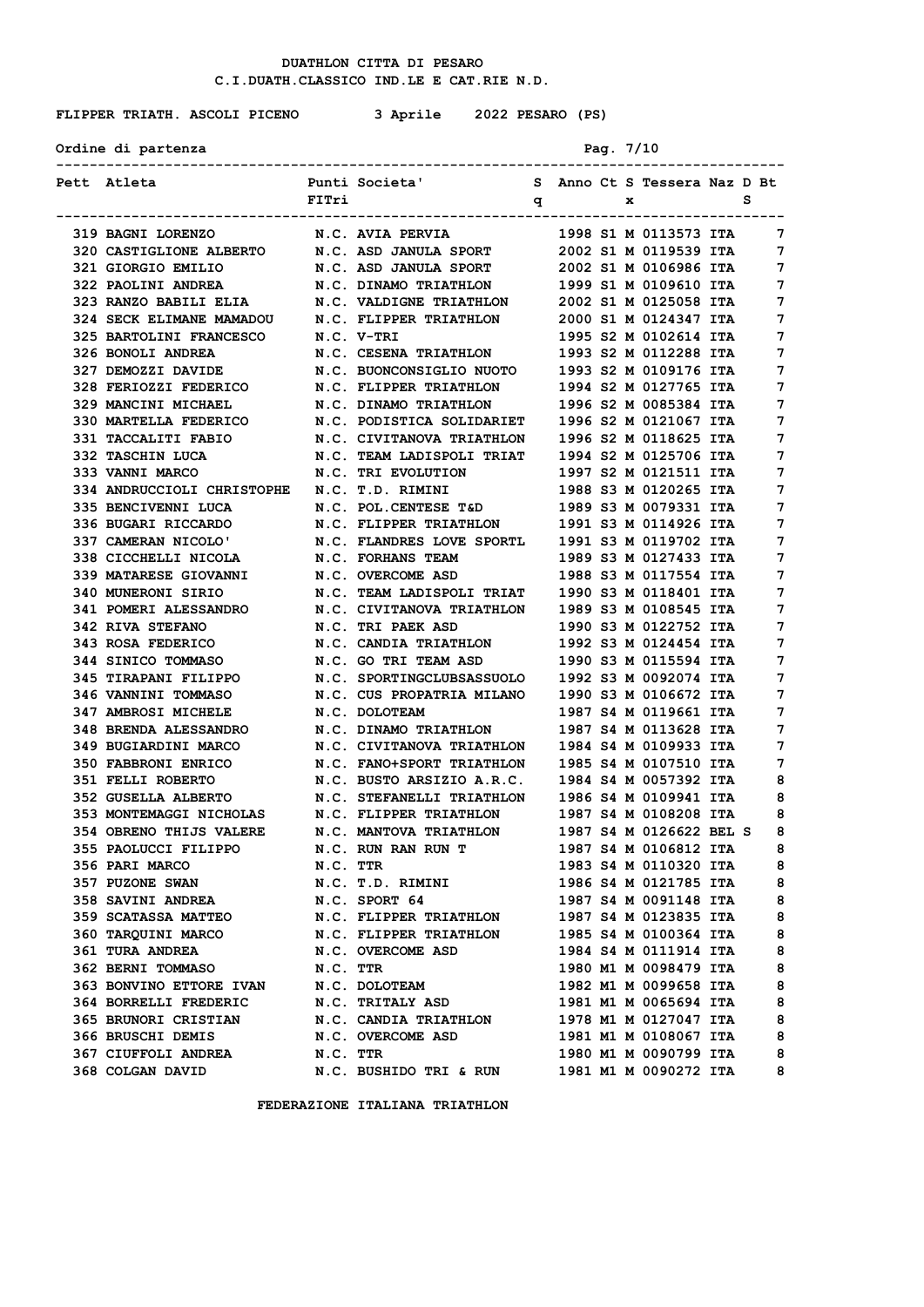**FLIPPER TRIATH. ASCOLI PICENO 3 Aprile 2022 PESARO (PS)**

Ordine di partenza **Pag. 8/10** 

| Pett Atleta                                                                                                                                               |            | Punti Societa' S Anno Ct S Tessera Naz D Bt                                                     |  |              |                                                |        |
|-----------------------------------------------------------------------------------------------------------------------------------------------------------|------------|-------------------------------------------------------------------------------------------------|--|--------------|------------------------------------------------|--------|
|                                                                                                                                                           | FITri      | $\mathbf{q}$                                                                                    |  | $\mathbf{x}$ |                                                | s      |
| 369 CONTI CLAUDIO                                                                                                                                         |            | N.C. HAPPINESS GROUP 1979 M1 M 0104723 ITA                                                      |  |              |                                                | 8      |
| 370 CORGNOLI OMAR N.C. T.D. RIMINI 1979 M1 M 0112888 ITA                                                                                                  |            |                                                                                                 |  |              |                                                | 8      |
| 371 DE MARIA FABIO N.C. ASD LIFE TRIATHLON 1979 M1 M 0125179 ITA                                                                                          |            |                                                                                                 |  |              |                                                | 8      |
| 372 DRUDI MARCO                                                                                                                                           |            | N.C. DINAMO TRIATHLON 1979 M1 M 0101344 ITA                                                     |  |              |                                                | 8      |
| 373 FANTINI FABIO                                                                                                                                         |            | N.C. V-TRI                                                                                      |  |              | 1980 M1 M 0117283 ITA                          | 8      |
| <b>374 FERRARI PIETRO</b>                                                                                                                                 |            | N.C. DINAMO TRIATHLON                                                                           |  |              | 1981 M1 M 0105085 ITA                          | 8      |
| 375 GIACOMELLI FLAVIO                                                                                                                                     |            | <b>N.C. ENERGIA</b>                                                                             |  |              | 1981 M1 M 0119799 ITA                          | 8      |
| 376 MANCINI MARCO                                                                                                                                         |            | N.C. HAPPINESS GROUP 1981 M1 M 0117654 ITA                                                      |  |              |                                                | 8      |
| 377 MENCARELLI MICHELE N.C. HAPPINESS GROUP 1979 M1 M 0104070 ITA                                                                                         |            |                                                                                                 |  |              |                                                | 8      |
| 378 MICUCCI MARIO N.C. HAPPINESS GROUP 1982 M1 M 0123963 ITA                                                                                              |            |                                                                                                 |  |              |                                                | 8      |
| 379 MONTALTI MICHELE N.C. CESENA TRIATHLON 1979 M1 M 0107530 ITA                                                                                          |            |                                                                                                 |  |              |                                                | 8      |
| 380 MORELLATO ALESSIO                                                                                                                                     | N.C. A3    |                                                                                                 |  |              | 1981 M1 M 0064504 ITA                          | 8      |
|                                                                                                                                                           |            |                                                                                                 |  |              |                                                | 8      |
| 381 MORESCHI PAOLO<br>381 MORESCHI PAOLO M.C. DINAMO TRIATHLON 1978 M1 M 0090827 ITA<br>382 NOLFO GAETANO N.C. TEAM LADISPOLI TRIAT 1981 M1 M 0100323 ITA |            |                                                                                                 |  |              |                                                | 8      |
| 383 PASQUALINO ANDREA N.C. ASD LIFE TRIATHLON 1978 M1 M 0122732 ITA                                                                                       |            |                                                                                                 |  |              |                                                | 8      |
| 384 POTENA ROBERTO                                                                                                                                        |            | N.C. DINAMO TRIATHLON 1978 M1 M 0097168 ITA                                                     |  |              |                                                | 8      |
|                                                                                                                                                           |            |                                                                                                 |  |              |                                                | 8      |
| 385 RIFFELLI STEFANO N.C. DINAMO TRIATHLON 1982 M1 M 0118316 ITA<br>386 SILVI GIACOMO                                                                     |            |                                                                                                 |  |              | 1979 M1 M 0115536 ITA                          | 8      |
| <b>387 VITALI MARCO</b>                                                                                                                                   |            | N.C. FLIPPER TRIATHLON<br>N.C. FERRARA TRIATHLON                                                |  |              | 1981 M1 M 0040905 ITA                          | 8      |
| <b>388 BIANI DANIELE</b>                                                                                                                                  |            | N.C. DINAMO TRIATHLON 1975 M2 M 0119566 ITA                                                     |  |              |                                                | 8      |
| 389 BIEI DANILO                                                                                                                                           |            | N.C. GRANBIKE TRIATHLON 1977 M2 M 0099286 ITA                                                   |  |              |                                                | 8      |
|                                                                                                                                                           |            |                                                                                                 |  |              |                                                | 8      |
| 390 BONARDI PIERLUIGI N.C. TRIATHLON CREMONA ST 1974 M2 M 0112667 ITA<br>391 BORGHIANI MAURO                                                              |            |                                                                                                 |  |              |                                                | 8      |
|                                                                                                                                                           |            | N.C. CENTRO NUOTOMACERATA 1977 M2 M 0123856 ITA                                                 |  |              |                                                | 8      |
| 392 BOSCHINI CLAUDIO<br>393 CANTONI WALTHER                                                                                                               |            | N.C. TRI RACE ROCK TEAM 1974 M2 M 0091235 ITA<br>N.C. CESENA TRIATHLON 1974 M2 M 0105335 ITA    |  |              |                                                | 8      |
| 394 CARDI LEONARDO N.C. STEFANELLI TRIATHLON 1973 M2 M 0103982 ITA                                                                                        |            |                                                                                                 |  |              |                                                | 8      |
| 395 CAVICCHIA ALESSANDRO N.C. FLIPPER TRIATHLON 1976 M2 M 0097153 ITA                                                                                     |            |                                                                                                 |  |              |                                                | 8      |
|                                                                                                                                                           |            |                                                                                                 |  |              |                                                | 8      |
| 396 CECCHI ALESSANDRO N.C. TRIATHLON MOB<br>397 DE PIERI DAVIDE                                                                                           |            |                                                                                                 |  |              | 1976 M2 M 0118385 ITA                          | 8      |
| <b>398 DUCHI ALESSANDRO</b>                                                                                                                               |            | N.C. TAPATRIATHLON TEAM 1976 M2 M 0107864 ITA                                                   |  |              | 1973 M2 M 0075883 ITA                          | 8      |
| <b>399 FELTRE GIACOMO</b>                                                                                                                                 |            | N.C. TRIATHLON TRASIMENO<br>N.C. TRI ALTO ADIGE                                                 |  |              | 1974 M2 M 0095181 ITA                          | 8      |
| 400 FIORI PAOLO                                                                                                                                           |            | N.C. THE HURRICANE S.S.D. 1977 M2 M 0092540 ITA                                                 |  |              |                                                | 8      |
| 401 IOVINO CRISTIAN M.C. LBM SPORT TEAM 1976 M2 M 0113478 ITA                                                                                             |            |                                                                                                 |  |              |                                                | 9      |
| 402 LUCIANI STEFANO N.C. SPORTEGO TEAM                                                                                                                    |            |                                                                                                 |  |              | 1977 M2 M 0027657 ITA                          | 9      |
|                                                                                                                                                           |            |                                                                                                 |  |              |                                                | 9      |
| 403 MANGIAROTTI MARCO N.C. TRIATHLON CREMONA ST 1975 M2 M 0050479 ITA                                                                                     |            |                                                                                                 |  |              |                                                | 9      |
| 404 MENGUCCI CARLO<br>405 OPPIOLI DAVIDE                                                                                                                  |            |                                                                                                 |  |              |                                                | 9      |
|                                                                                                                                                           |            |                                                                                                 |  |              | 1974 M2 M 0127196 ITA                          | 9      |
| <b>406 PANE MASSIMILIANO</b>                                                                                                                              |            | N.C. ERMES CAMPANIA<br>N.C. UDINE TRIATHLON                                                     |  |              | 1975 M2 M 0024691 ITA                          | 9      |
| 407 PANICCIA DANILO<br>408 PARADISI ANDREA                                                                                                                |            |                                                                                                 |  |              |                                                | 9      |
|                                                                                                                                                           |            | N.C. MAIELLA TRIATHLON 1977 M2 M 0073726 ITA<br>N.C. TRIATHLON CREMONA ST 1973 M2 M 0112756 ITA |  |              |                                                | 9      |
| 409 PARLATO MARCO                                                                                                                                         |            |                                                                                                 |  |              |                                                | 9      |
| 410 POLITO ANDREA                                                                                                                                         |            | N.C. VALDIGNE TRIATHLON                                                                         |  |              | 1974 M2 M 0123126 ITA                          | 9      |
| 411 RAFFAELLI FILIPPO                                                                                                                                     | N.C. V-TRI |                                                                                                 |  |              | 1977 M2 M 0102620 ITA                          |        |
| 412 RUSSO FRANCO                                                                                                                                          |            | N.C. ERMES CAMPANIA                                                                             |  |              | 1973 M2 M 0108803 ITA                          | 9      |
| 413 RUSSO PASQUALE N.C. FLIPPER TRIATHLON                                                                                                                 |            |                                                                                                 |  |              | 1975 M2 M 0112060 ITA                          | 9<br>9 |
| 414 SANCHI GIANFRANCO                                                                                                                                     | N.C. TTR   |                                                                                                 |  |              | 1976 M2 M 0104674 ITA                          | 9      |
| 415 SIMONCELLI SAMUELE                                                                                                                                    |            | N.C. V-TRI                                                                                      |  |              | 1975 M2 M 0092544 ITA                          |        |
| 416 STRIVIERI ALESSANDRO<br>417 TAURINO MARCO                                                                                                             |            | N.C. TEAM LADISPOLI TRIAT                                                                       |  |              | 1973 M2 M 0087012 ITA<br>1977 M2 M 0108619 ITA | 9<br>9 |
|                                                                                                                                                           |            | N.C. SALENTO TRI ENJOY                                                                          |  |              |                                                | 9      |
| <b>418 TROMBINI ALESSIO</b>                                                                                                                               |            | N.C. DOLOTEAM                                                                                   |  |              | 1975 M2 M 0091231 ITA                          |        |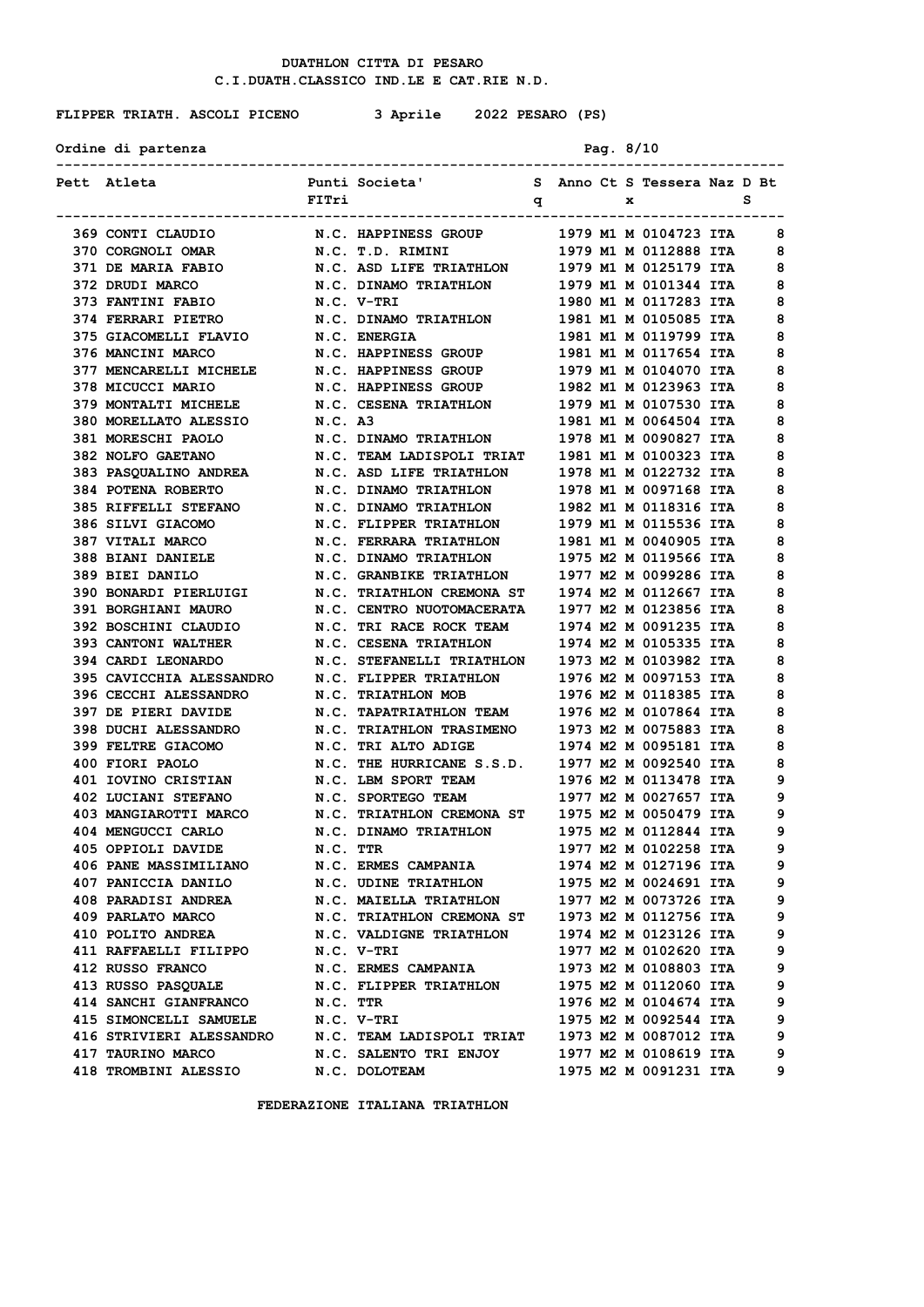**FLIPPER TRIATH. ASCOLI PICENO 3 Aprile 2022 PESARO (PS)**

Ordine di partenza **Pag.** 9/10

| Pett Atleta                                                                                                                                                    | FITri | Punti Societa' S Anno Ct S Tessera Naz D Bt       |  | x |                                                   | s |
|----------------------------------------------------------------------------------------------------------------------------------------------------------------|-------|---------------------------------------------------|--|---|---------------------------------------------------|---|
|                                                                                                                                                                |       | $\mathbf{q}$<br>_________________________________ |  |   |                                                   |   |
| <b>419 VELUTI EMANUELE</b>                                                                                                                                     |       | N.C. TEAM LADISPOLI TRIAT 1977 M2 M 0126224 ITA   |  |   |                                                   | 9 |
| 420 VESCHI DANILO                                                                                                                                              |       | N.C. T.D. RIMINI                                  |  |   | 1976 M2 M 0008932 ITA                             | 9 |
| 421 ABELLE ANDREA N.C. HAPPINESS GROUP 1972 M3 M 0121239 ITA                                                                                                   |       |                                                   |  |   |                                                   | 9 |
| 422 BADIOLI ANDREA N.C. V-TRI                                                                                                                                  |       |                                                   |  |   | 1972 M3 M 0095437 ITA                             | 9 |
| 423 BIANCHELLA STEFANO N.C. HAPPINESS GROUP 1970 M3 M 0122639 ITA                                                                                              |       |                                                   |  |   |                                                   | 9 |
| 424 BULESSI STEFANO                                                                                                                                            |       | N.C. TRITALY ASD                                  |  |   | 1972 M3 M 0099435 ITA                             | 9 |
| 425 CACCIAMANO GIANLUCA                                                                                                                                        |       | N.C. TEAM LADISPOLI TRIAT 1971 M3 M 0069700 ITA   |  |   |                                                   | 9 |
| 426 CALLERI DARIO                                                                                                                                              |       | N.C. ROAD RUNNERS                                 |  |   | 1971 M3 M 0102863 ITA                             | 9 |
| 427 CEOLARO MASSIMO N.C. VALDIGNE TRIATHLON 1969 M3 M 0095554 ITA                                                                                              |       |                                                   |  |   |                                                   | 9 |
| 428 DEZI MASSIMILIANO N.C. FLIPPER TRIATHLON 1972 M3 M 0023993 ITA                                                                                             |       |                                                   |  |   |                                                   | 9 |
| 429 FADIGATI EMILIO N.C. TRI RACE ROCK TEAM 1969 M3 M 0118602 ITA                                                                                              |       |                                                   |  |   |                                                   | 9 |
| 430 FELICISSIMO MASSIMO                                                                                                                                        |       | N.C. FLIPPER TRIATHLON                            |  |   | 1971 M3 M 0113021 ITA                             | 9 |
| <b>431 FONTANOT FRANCESCO</b>                                                                                                                                  |       | N.C. TTR                                          |  |   | 1968 M3 M 0081891 ITA                             | 9 |
| <b>432 FRACASSI ANTONIO</b>                                                                                                                                    |       | N.C. T.D. RIMINI 1971 M3 M 0118744 ITA            |  |   |                                                   | 9 |
| 433 LANARI GIAN LUCA N.C. PESARO TRIATHLON 1971 M3 M 0086811 ITA                                                                                               |       |                                                   |  |   |                                                   | 9 |
| 434 LANTERNA LUCIO N.C. CUS PROPATRIA MILANO 1970 M3 M 0091938 ITA                                                                                             |       |                                                   |  |   |                                                   | 9 |
| 435 MARRA ALESSANDRO N.C. TRI EVOLUTION                                                                                                                        |       |                                                   |  |   | 1971 M3 M 0086834 ITA                             | 9 |
| 436 MERCI ALBERTO                                                                                                                                              |       | N.C. CESENA TRIATHLON<br>N.C. CUS PADOVA UNIPD    |  |   | 1970 M3 M 0111792 ITA                             | 9 |
| 437 MOAURO ALDO                                                                                                                                                |       |                                                   |  |   | ----<br>1971 M3 M 0105863 ITA                     | 9 |
| 438 NEGOZIO ROBERTO M.C. BUSHIDO TRI & RUN 1970 M3 M 0123053 ITA                                                                                               |       |                                                   |  |   |                                                   | 9 |
| 439 PAGANELLI ANDREA N.C. T.D. RIMINI 1970 M3 M 0031797 ITA                                                                                                    |       |                                                   |  |   |                                                   | 9 |
| 440 PAOLINI GABRIELE N.C. FLIPPER TRIATHLON 1971 M3 M 0102857 ITA                                                                                              |       |                                                   |  |   |                                                   | 9 |
| 441 PASTESINI LORENZO N.C. T.D. RIMINI                                                                                                                         |       |                                                   |  |   | 1970 M3 M 0114388 ITA                             | 9 |
|                                                                                                                                                                |       |                                                   |  |   | 1969 M3 M 0111123 ITA                             | 9 |
| 442 PERUGINI FABIO N.C. TRIATHLON MOB<br>443 PUCCIARELLI ROBERTO N.C. OLIMPIA TRIATHLON                                                                        |       |                                                   |  |   | ---- --- -- ------- ----<br>1968 м3 м 0093859 ITA | 9 |
| 444 PUCCITELLI AGOSTINO N.C. DOLOTEAM                                                                                                                          |       |                                                   |  |   | 1972 M3 M 0052534 ITA                             | 9 |
| 445 RIOLFATTI RICCARDO N.C. DOLOTEAM                                                                                                                           |       |                                                   |  |   | 1969 M3 M 0060312 ITA                             | 9 |
| 446 SAPIGNI DANILO                                                                                                                                             |       | N.C. T.D. RIMINI                                  |  |   | 1972 МЗ М 0067518 ІТА                             | 9 |
| 447 SISSA BRUNO                                                                                                                                                |       | N.C. ASI TRIATHLON NOALE 1971 M3 M 0119433 ITA    |  |   |                                                   | 9 |
|                                                                                                                                                                |       |                                                   |  |   | 1972 M3 M 0065253 ITA                             | 9 |
| 448 TARABELLI MARCO           N.C. CIVITANOVA TRIATHLON<br>449 TRABALZA RAFFAELE         N.C. A.S.D. FOLIGNO TRIAT                                             |       |                                                   |  |   | 1972 M3 M 0107995 ITA                             | 9 |
| 450 TRAVAGLI ALESSANDRO N.C. FERRARA TRIATHLON 1968 M3 M 0116567 ITA                                                                                           |       |                                                   |  |   |                                                   | 9 |
| 451 TURRICCHIA PIER LUIGI N.C. FAENZA TRIATHLON 1970 M3 M 0069551 ITA                                                                                          |       |                                                   |  |   |                                                   | 9 |
| 452 COSTAGLI GIAMPIERO N.C. ELBAMAN TEAM 1966 M4 M 0050615 ITA                                                                                                 |       |                                                   |  |   |                                                   | 9 |
| 453 DI CARMINE GIANLUIGI N.C. MAIELLA TRIATHLON 1964 M4 M 0098835 ITA                                                                                          |       |                                                   |  |   |                                                   | 9 |
|                                                                                                                                                                |       |                                                   |  |   |                                                   | 9 |
| 454 DI DOMENICO LUCIANO      N.C. ASD TRICOOL GIULIANO    1964 M4 M 0121236 ITA<br>455 DRINGOLI LUCA         N.C. EMPOLI TRIATHLON       1964 M4 M 0084808 ITA |       |                                                   |  |   |                                                   | 9 |
| <b>456 GALEAZZI ALESSANDRO</b>                                                                                                                                 |       | N.C. PODISTICA SOLIDARIET                         |  |   | 1963 M4 M 0083180 ITA                             | 9 |
| 457 GALUPPO RUGGERO                                                                                                                                            |       | N.C. ASI TRIATHLON NOALE                          |  |   | 1965 M4 M 0119877 ITA                             | 9 |
| 458 GHILARDI FABRIZIO N.C. VALDIGNE TRIATHLON                                                                                                                  |       |                                                   |  |   | 1967 M4 M 0107427 ITA                             | 9 |
| <b>459 GRILLI STEFANO</b>                                                                                                                                      |       | N.C. ASD TRICOOL GIULIANO 1966 M4 M 0108489 ITA   |  |   |                                                   | 9 |
| 460 LUCONI ROBERTO                                                                                                                                             |       | N.C. HAPPINESS GROUP                              |  |   | 1964 M4 M 0097504 ITA                             | 9 |
| <b>461 MASIN RUGGERO</b>                                                                                                                                       |       | N.C. PADOVA TRIATHLON                             |  |   | 1967 M4 M 0091166 ITA                             | 9 |
| 462 PANDOLFI DAVIDE N.C. PESARO TRIATHLON                                                                                                                      |       |                                                   |  |   | 1964 M4 M 0086713 ITA                             | 9 |
| 463 PISTOCCHI STEFANO N.C. T.D. RIMINI                                                                                                                         |       |                                                   |  |   | 1964 M4 M 0018661 ITA                             | 9 |
| 464 PLEBANI GIANFRANCO N.C. CIVITANOVA TRIATHLON 1966 M4 M 0104122 ITA                                                                                         |       |                                                   |  |   |                                                   | 9 |
| 465 ROMAGNONI GIANLUCA PAT N.C. TRIATHLON LEGNANO                                                                                                              |       |                                                   |  |   | 1966 M4 M 0055827 ITA                             | 9 |
| 466 SERAFINI FIORE                                                                                                                                             |       | <b>N.C. TRIATHLON MOB</b>                         |  |   | 1963 M4 M 0118352 ITA                             | 9 |
| 467 CUNEO PAOLO                                                                                                                                                |       | N.C. ALBA TRI                                     |  |   | 1960 M5 M 0042881 ITA                             | 9 |
| 468 D'ETTORRE VINCENZO                                                                                                                                         |       | N.C. DOLOTEAM                                     |  |   | 1961 M5 M 0092150 ITA                             | 9 |